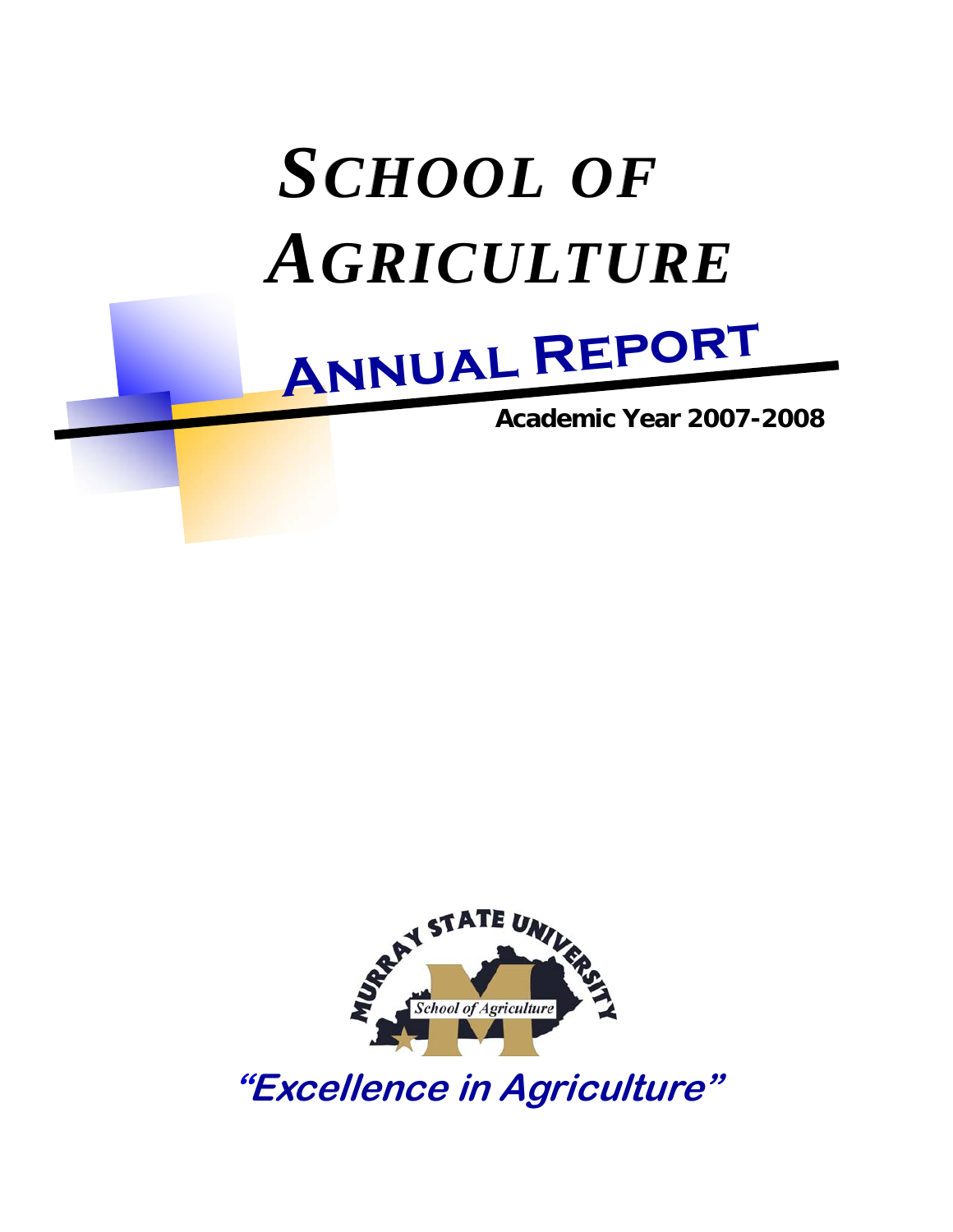## **Table of Contents**

| <b>EXCELLENCE</b>                               |    |
|-------------------------------------------------|----|
| <b>Faculty Excellence</b>                       | 3  |
| <b>Development</b>                              |    |
| <b>New Scholarships</b>                         | 4  |
| <b>Instructional Improvement</b>                |    |
| <b>CTLT Mini Grants</b>                         | 5  |
| <b>Student Excellence</b>                       |    |
| <b>Graduate Research</b>                        | 6  |
| <b>Undergraduate Research</b>                   | 9  |
| <b>Student Achievements</b>                     | 10 |
| <u>EXCELLENCE/OUTREACH/COMMUNITY</u>            |    |
| <b>Breathitt Veterinary Center</b>              | 11 |
| <b>Wm. Bill Cherry Expo Center</b>              | 12 |
| <b>Events and Activities</b>                    |    |
| <b>Back to School Picnic</b>                    | 13 |
| <b>Racer Roundup</b><br>$\bullet$               | 13 |
| Fall on the Farm<br>$\bullet$                   | 14 |
| Ag Early Admission Day<br>$\bullet$             | 15 |
| Alumni Banquet<br>$\bullet$                     | 15 |
| Excellence in Agriculture Luncheon<br>$\bullet$ | 16 |
| <b>Toys for Tots Toy Drive</b><br>$\bullet$     | 16 |
| Soybean Promotion Day<br>$\bullet$              | 17 |
| <b>Career Fair</b><br>$\bullet$                 | 18 |
| Alpha Zeta Banquet<br>$\bullet$                 | 18 |
| FFA Field Day<br>$\bullet$                      | 19 |
| <b>Twilight Tobacco Tour</b>                    | 19 |
| <b>IFAL</b>                                     | 20 |
| <b>International Involvement</b>                |    |
| Budapest, Hungary                               | 21 |
| <b>Student Teaching in Belize</b>               | 21 |
| <b>Grants</b>                                   | 22 |
| <b>STRATEGIC PLAN AND REPORT</b>                |    |
| <b>Strategic Planning</b>                       | 23 |
| <b>Recruitment/Retention</b>                    |    |
| <b>Special Events</b>                           | 24 |
| <b>School Visits</b><br>$\bullet$               | 25 |
| <b>Yearly Summary</b>                           | 26 |
| <b>Retention Fact Sheet</b>                     | 27 |
| <b>Budget Update</b>                            | 28 |

2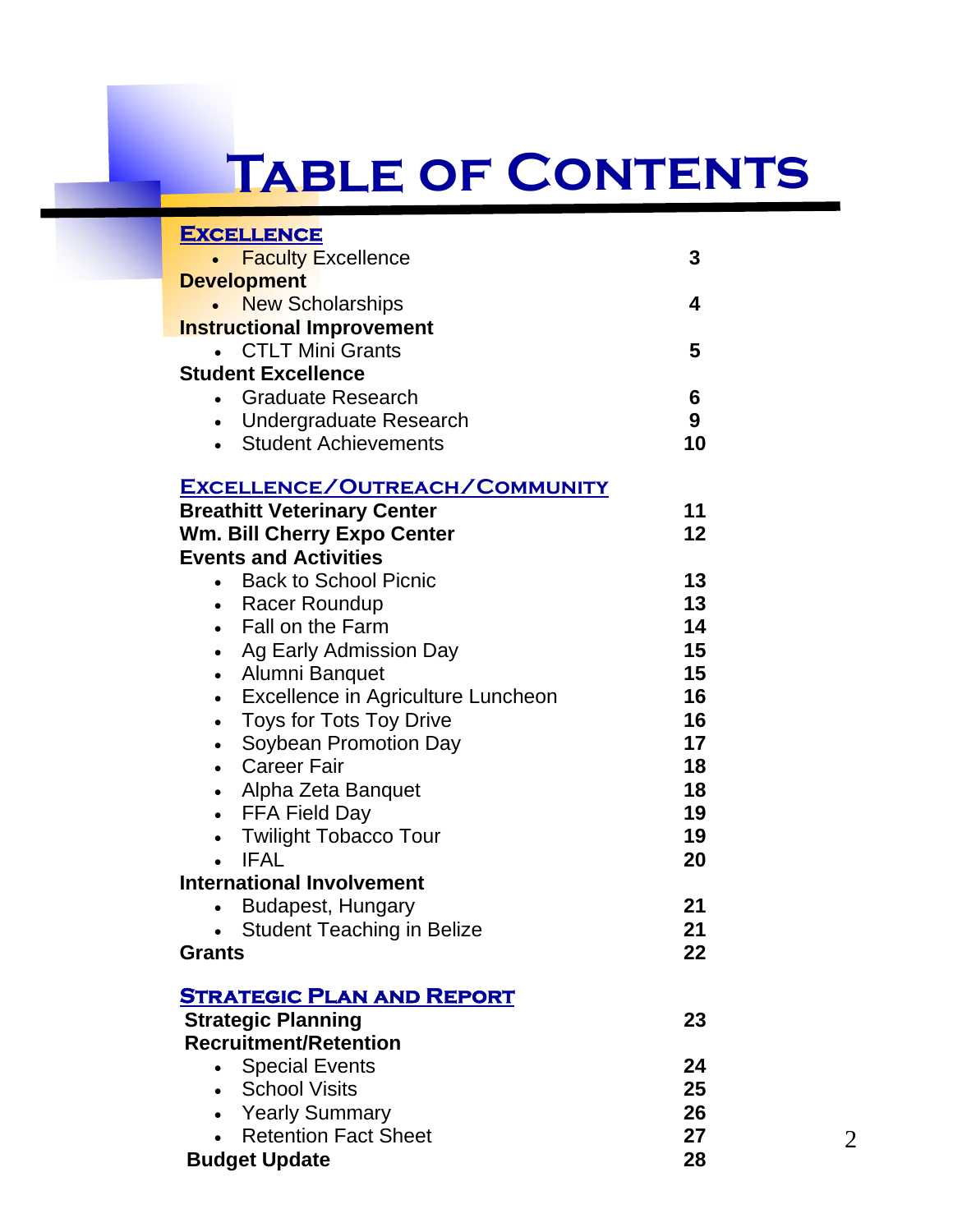**Fa**  $\mathbf{C}$ **u l ty E xc e l l enc e**

- **Dr. Bill Payne**, professor of agribusiness, was selected as the recipient of the School of Agriculture's Board of regents Teaching Award. This award was presented at the MSU Faculty Awards Banquet held on April 24, 2008
- **Dr. James Rudolph**, was named as the 2007 Outstanding Agriculture Alumnus by the Murray State University Agriculture Alumni Association at the 45th Annual Agriculture Alumni Banquet held as part of the Homecoming activities on October 12, 2007. Rudolph has served as the coordinator of operations and development for the School of Agriculture since his retirement as Director of the School of Agriculture in 2004.
- **Dr. Jay Morgan**, professor of agriculture education, was awarded the 2007 Distinguished Active Teacher Educator Service Award at the state Career/Technical Teacher Educator's Conference held in January 2008. In addition, Morgan was elected as vice chair of the MSU Board of Regents where serves as faculty regent. He also received a promotion to the rank of full professor.
- **Dr. David Ferguson** was promoted to the rank of full professor.
- **Dr. Ryan Anderson**, assistant professor of agricultural systems technology, was named as a finalist for the Emerging Scholar Award given by the MSU Research Policy Committee. The award recognizes young faculty that demonstrate a potential for excellence in research. Anderson also received third place for Outstanding Poster at the Career and Technical Education Research and Professional Development Conference held in Las Vegas, NV in December 2007 with his poster titled *Dual Enrollment Horticulture Courses: An Articulation Agreement Between Virginia's High School Agriculture Education Programs and Community Colleges.*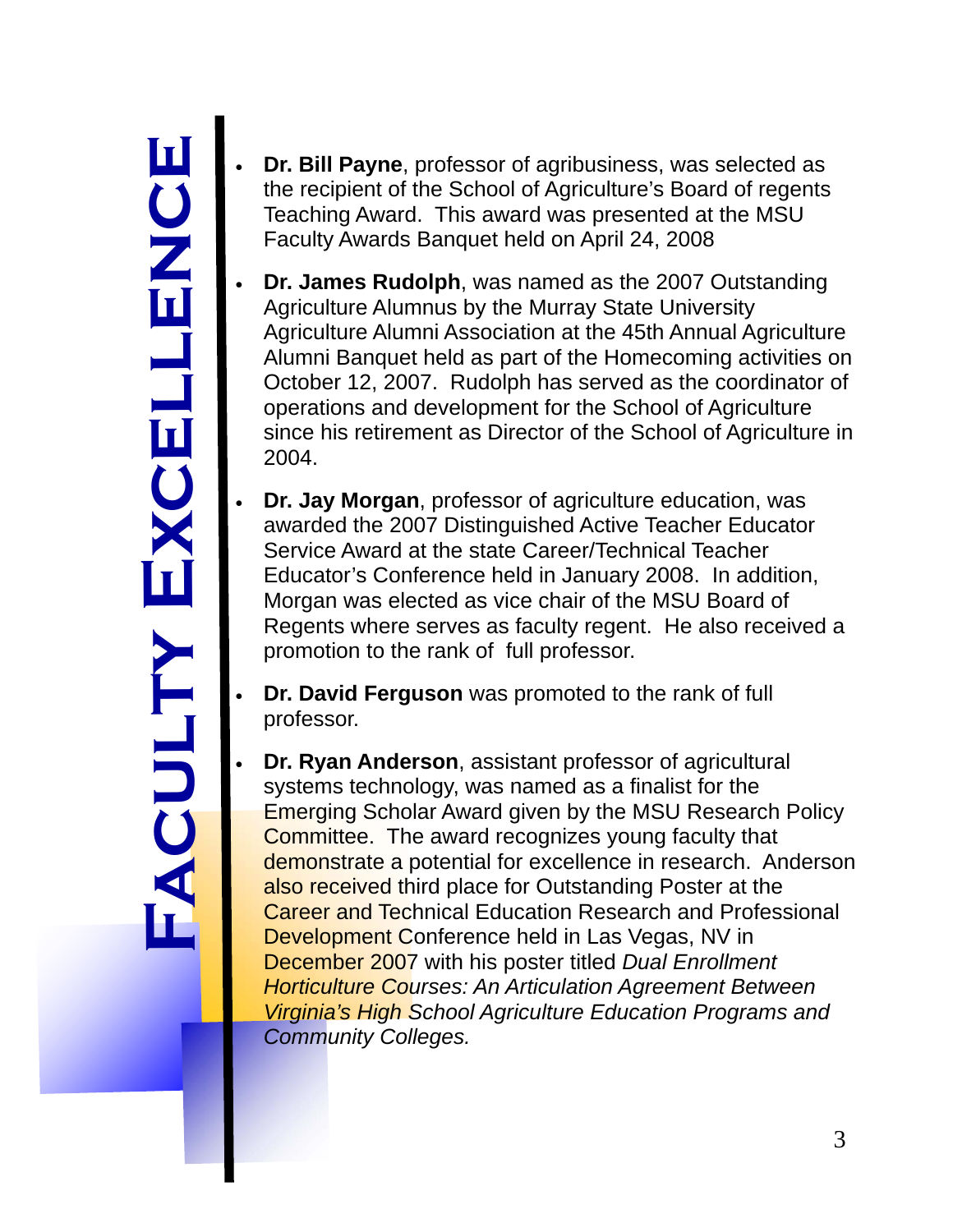## **Dev elo p m enti**<br>Enti

## **New Scholarships**

Through the generosity of alumni and friends, the School of Agriculture has received funding from three donors to establish several new scholarships and student funds

#### *Farm Credit Services of Mid-America*

Farm Credit Services of Mid-America established a scholarship fund in late summer of 2007 for full-time undergraduate students pursuing a degree in agribusiness, finance, accounting, or economics. Recipients must have a agricultural background and be a resident of Kentucky, Ohio, Indiana, or Tennessee. The company has pledged to donate \$2,500 each year toward the scholarship. The first scholarships from this fund were awarded in fall 2007.

 Farm Credit Services has also agreed to sponsor the annual Dr. Ken Bowman Excellence in Agriculture Luncheon held each fall to honor students that excel in their areas of study.

#### *Hill Family Agriculture Scholarship/Hill Family Student Development Fund for Excellence*

 Ms. Betty Hill of Murray, KY established the Hill Family Scholarship and the Hill Family Student Development Fund in memory of her late parents, Marvin H. and Louis Tidwell Hill, and her late brother, Frank M. Hill. Recipients of the Hill Family Agriculture Scholarship must be full-time students pursuing a degree in agriculture with preference given to students from Calloway County and Western Kentucky. The Hill Family Student Development Fund for Excellence will be used for various student travel experiences, conferences, and competitions that School of Agriculture students, clubs, and organizations participate in throughout the academic year.

#### *Tom and Theo Tuck Agriculture Scholarships*

Tom and Theo Tuck of Murray, KY have generously established several endowed scholarships and funds within the School of Agriculture designed to benefit equine and rodeo students. The Tuck's scholarship endowments include the Tom and Theo Tuck Agriculture Scholarship for full-time agriculture students, the Tom and Theo Tuck Equine Scholarship for full-time students involved in the equine program, and the Tom and Theo Tuck Rodeo Scholarship for full-time students involved with the MSU rodeo team. In addition, the couple established the Kentucky Rodeo & Horseman's Infrastructure Fund to benefit the School of Agriculture's rodeo and equine programs and the Equine Owners & Breeders Fund for Excellence to help offset the expenses of individual students, clubs, and equipment purchased for these programs. The Tuck family has also named the School of Agriculture the benefactor of a charitable remainder annuity trust, **bringing the total of their contributions to agriculture to \$2.2 million.** 

#### *Derek Glisson Memorial Agriculture Scholarship*

Robert Swift of Murray, KY established the Derek Glisson Memorial Agriculture Scholarship in memory of his grandson. Derek Glisson, a junior agricultural science student from Murray, KY passed away on August 20, 2007 from injuries sustained in a tragic farm accident. At least one recipient per year of this scholarship must be a past or present Calloway County FFA member and at least one recipient must be an active and proven member of Block & Bridle.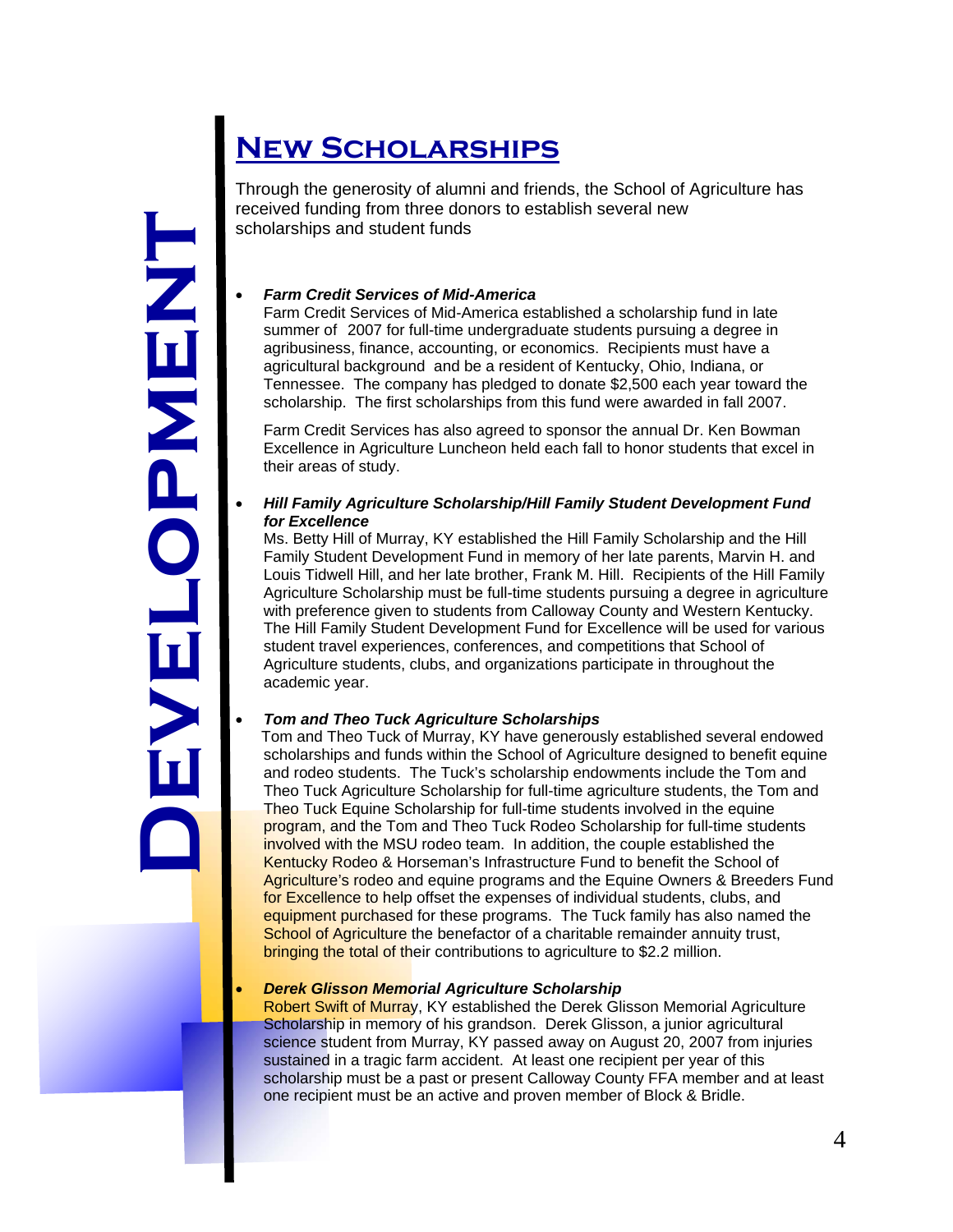## <u>の</u><br>乙 **It r u**  $\mathbf{C}$ **t o i na l I m p r ov e m h**<br>四

## **CTLT Mini Grants**

#### *Spring 2008*

- Dr. Dwayne Driskill was awarded \$1,000 to purchase a saw stop for the Ag Systems Technology shop.\*
- Mr. Dale Barnett was awarded \$850 to purchase a Sony printer for the Equine department.
- Ms. Felicia West received \$500 to purchase an analyzer software package for the AHT/Pre-Vet program.\*\*
- Ms. Dean Ann Provine received \$1,000 for the purchase of a Video Path Imaging System.
	- \* *Matching funds received from School of Agriculture and MSU Provost's Office*
	- *\*\* Matching funds received from School of Agriculture*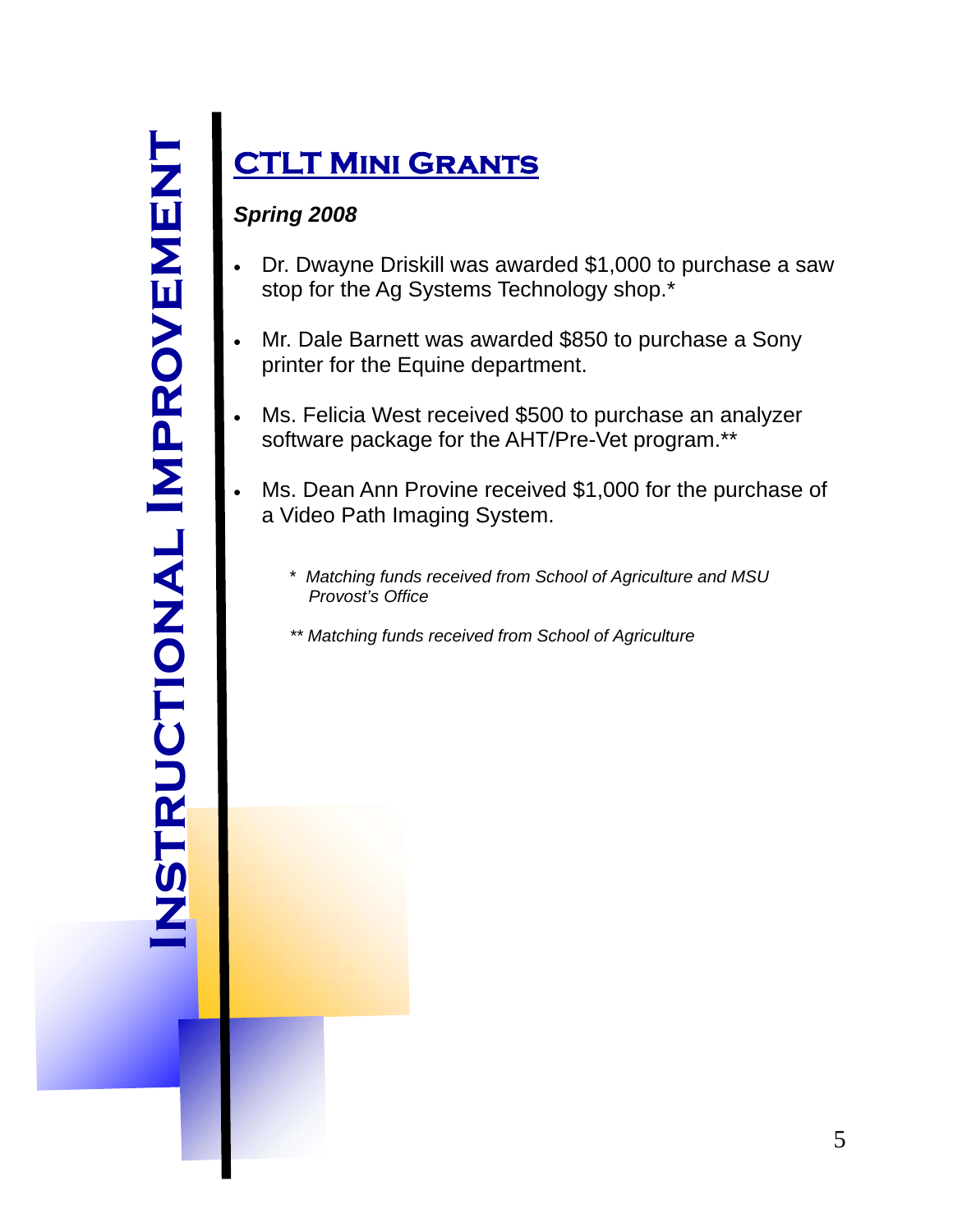## **Graduate Research**

December 2007 and May 2008 Graduate Students participated in research projects as part of their Master's Degree program requirements.

### **December 2007**

- April M. Braddy (Woodlawn, IL) Advisor: Dr. Terry Canerdy, Animal Health Technology/ Pre-Veterinary Medicine Dept. Head Thesis: *Carp Cakes: Another Fish Alternative*
- Deanna B. Brasher (Smithland, KY) Advisor: Dr. Jim Davis, Animal/Equine Science Department Head Thesis: *A Pilot Study in West Kentucky and West Tennessee to Analyze the Mineral Content of Warm and Cool Season Grasses*
- Anna M. Doom (Eddyville, KY) Advisor: Dr. Jim Davis, Animal/Equine Science Department Head Thesis: *Comparison of Feed Practices and Aeration Techniques in Channel Catfish (Ictalurus punctatus)*
- Mark A. Heimgartner (Benton, IL) Advisor: Dr. Jim Davis, Animal/Equine Science Department Head Thesis: *Evaluation of Supplemental Dried Distillers Grain (DDG) for Steers Rotationally Grazing Spring and Summer Forages in Western Kentucky*
- Darrin L. Holder (Clinton, KY) Advisor: Dr. David Ferguson, Associate Professor of Agronomy Thesis: *Evaluation and Comparison of Two Strobilurin Fungicides With and Without an Additional Insecticide Applied to a Late Group IV Soybean*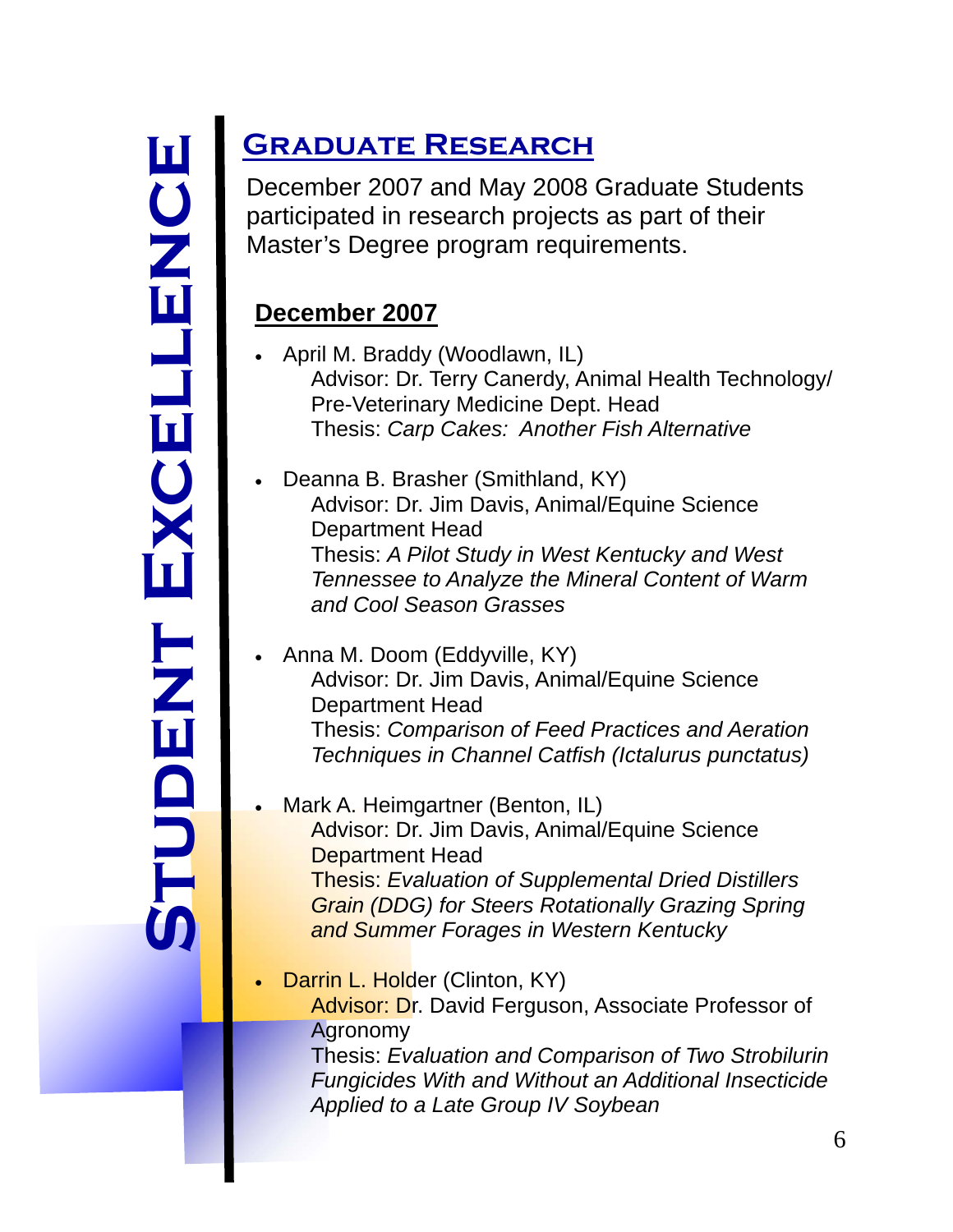## **Graduate Research**

- James Christopher Rodgers (Mayfield, KY) Advisor: Dr. David Ferguson, Professor of Agronomy Thesis: *Evaluation and Comparison of Topping Heights at Three Bloom Stages in Dark-Fired Tobacco*
- Hillary M. Spain (Hopkinsville, KY) Advisor: Dr. Jay Morgan, Professor of Agriculture **Education**  Thesis: *An Assessment of Soybean Biodiesel Utilization in Western Kentucky by Agriculture Producers and General Industries*

### **May 2008**

- Jason E. Arnold (Hopkinsville, KY) Advisor: Dr. David Ferguson, Professor of Agronomy Thesis: *Timing of Foliar Strobilurin Fungicide Applications on Soybean Plants and the Effects Upon Seed Infection Rates and Germination.*
- Bryan E. Bunting (Metropolis, IL) Advisor: Dr. Bill Payne, Professor of Agribusiness Thesis: *Comparison of Corn Treated with Capture LFR and a Non-Treated Check*
- Kammy L. Bushue (Effinham, IL) Advisor: Dr. Jim Davis, Animal/Equine Science Department Head Thesis: *Comparison of Cutting Patterns of Alamo Switchgrass for Forages and Biomass*
- Herbert E. Sharp (Smithland, KY) Advisor: Dr. Ryan Anderson, Assistant Professor of Ag Systems Technology Thesis: *Analysis of the Ratio Vegetation Index (RVI), the Normalized Difference Vegetation Index (NDVI), and the Infrared Percent Vegetation Index (IPVI) over the West Farm Complex of MSU*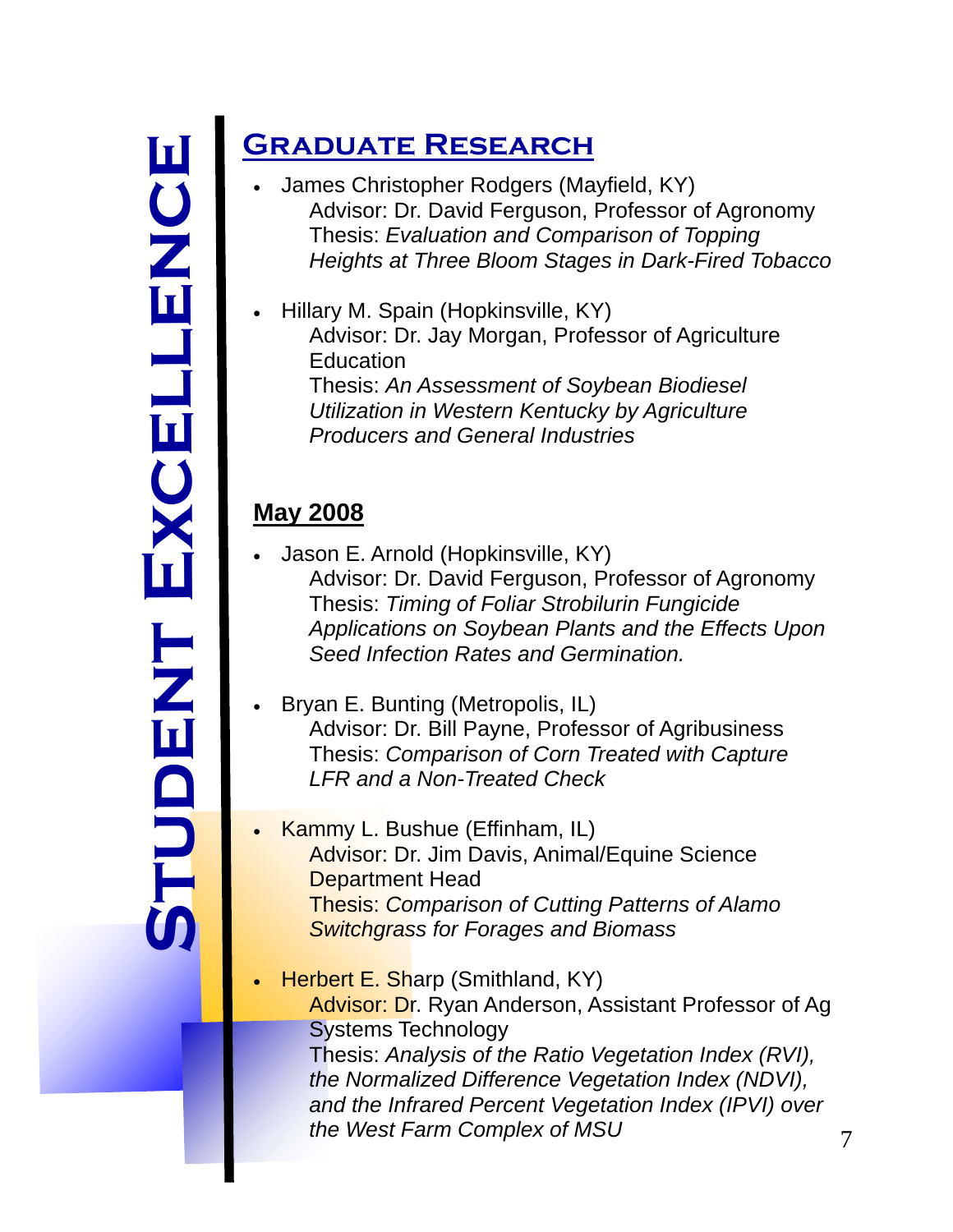## **Graduate Research**

- Jacob M. Stinnett (Hardinsburg, KY) Advisor: Dr. Jim Davis, Animal/Equine Science Department Head Thesis: *Comparison of Brix Values to Weight Gains in Forage Grazing Finishing Beef Calves*
- Jared L. Tapp (, KY)

 Advisor: Dr. Terry Canerdy, Animal Health Technology/ Pre-Veterinary Medicine Dept. Head Thesis: *The Effects of Intra-Uterine Injections of Omega-3 Fatty Acids on the Length of Diestral Phase in the Equine Mare*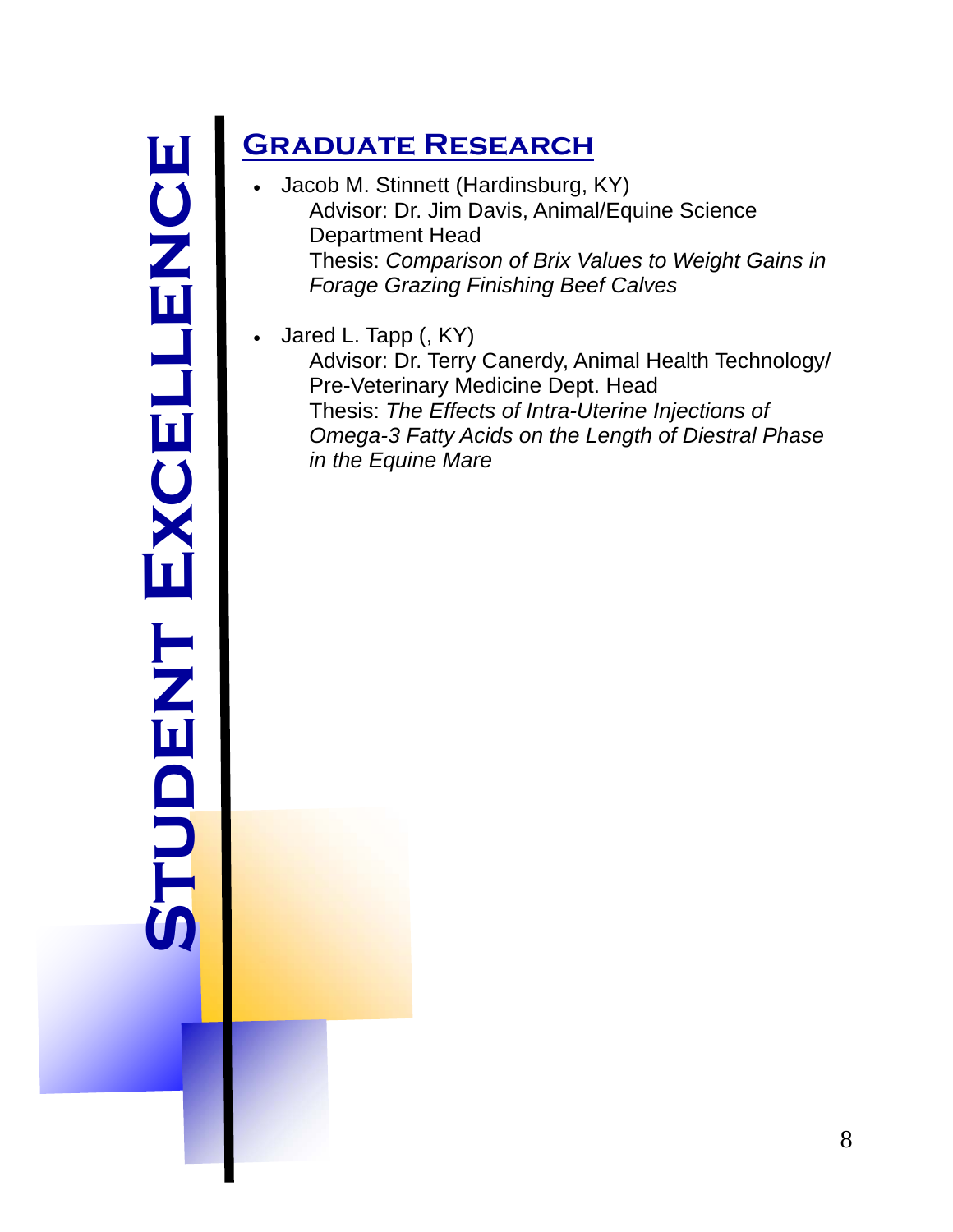## **UnderGraduate Research**

12 School of Agriculture students prepared posters for Posters at the Capitol held on January 31, 2008 in Frankfort, KY.

- *The Effects of Different Fungicide Applications*  Bryan Craig (Hazel, KY), Kaleb Tapp (Sebree, KY), and Lauren Thompson (, KY) Faculty Advisors: Dr. Tony Brannon and Dr. Whitney Peake
- *Dark Fired Tobacco Responses to Different Nitrogen Fertilizers*  Carrie Elliott (Fancy Farm, KY), David Crouch (Murray, KY), Daniel Hayden (Owensboro, KY), and Teresa Ferguson (Puryear, TN) Faculty Advisor: Dr. Iin Handayani
- *Comparison of Residual Herbicide Programs for Dark Tobacco 2007* Justin Parrish (Murray, KY), Isaiah Story (Puryear, TN), and Robert Stuard (Trenton, TN) Faculty Advisor: Dr. David Ferguson
- *Switchgrass: A Driving Force in Tomorrow's Fuel* Kelly Brannon (Puryear, TN) Faculty Advisors: Dr. Tony Brannon and Dr. David Ferguson
- *Stabilizing Greenhouse Temperature Fluctuations with the Implementation of a Below-Bench Baffle System*  **Candace R. Smith** Faculty Advisors: Dr. Pat Williams and Ms. Kris-Ann Kaiser

*David Crouch, Bryan Craig, Teresa Ferguson, Robert Stuard, Carrie Elliott, Daniel Hayden, Justin Parrish, and Dr. Tony Brannon are pictured with the combined tobacco research poster.* 

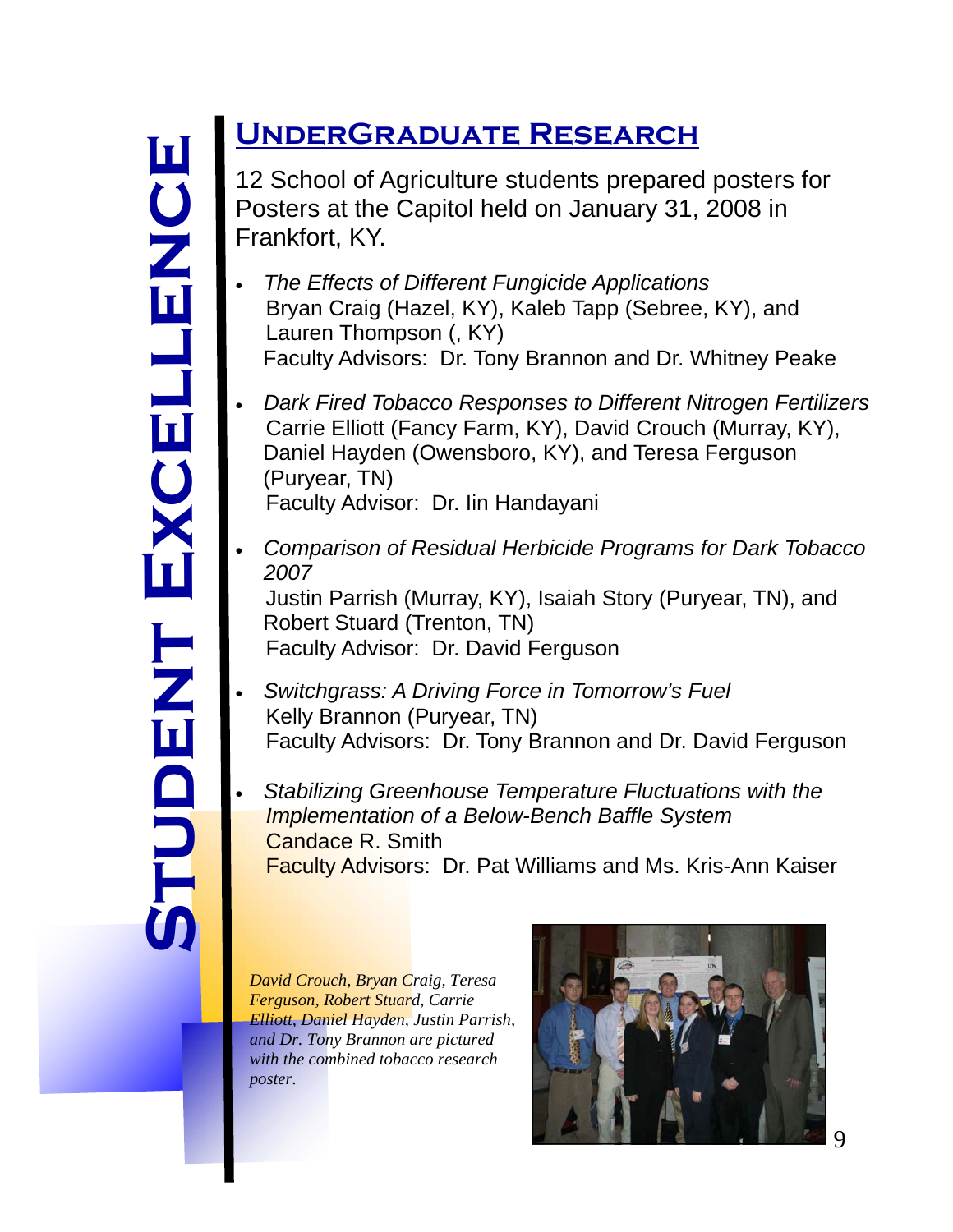## **Student Achievements**

- MSU's **Collegiate FFA**'s Debate Team placed second in the nation at the National FFA Convention held in Indianapolis, IN October 23-27, 2008. The group also took first place in the fundraising category in the Program of Excellence contest.
- The **MSU Rodeo Team** sent two contestants to the College National Finals Rodeo in Casper, WY June 15-21, 2008. Devin James (Sikeston, MO) finished second in the Ozark Region as a header in the team roping event, and Dillon Thweatt (Marion, KY) finished as third place heeler in the region.
- The **MSU Equestrian Teams** had very successful 2007-2008 season. The Hunt Team finished second in the region and had two riders finish in the top ten individually. The team also qualified ten riders to compete at the regional level this season. Seven of these went on to compete at Zones held at University of the South. Ashley Eggerdorfer (Carol Stream, IL) went on to finish first in her class and qualify for the national competition.

The Stock Team finished the season as High Point Team in the Region, and Morgan Roberts (East Waterboro, ME) was awarded High Point rider. Alyssa Vieth (DeCatur, IL) and Roberts represented the team at nationals in Burbank, CA,. Vieth placed fourth in the nation in Beginner Western Horsemanship.

- The MSU **Horticulture Club** traveled to the SAAS/Southern Region American Society for Horticultural Science Conference in Dallas, TX. The organization received first place for Outstanding Horticulture Club. Steven Blanchette (St. Anne, IL) placed third in the undergraduate oral research category, Erin Cathcart (Oakdale, IL) placed first in Greenhouse Floral and Foliage Plants. The club also placed third in the Woody Ornamentals and Greenhouse Floral and Foliage judging categories.
- **Aaron Harned** (Paducah, KY) was presented the Outstanding **Kentucky Farm Bureau Youth Award at the state Farm Bureau** convention held in Louisville, KY December 5-6, 2007.
- **Kirby O'Donoghue** (Westview, KY) was crowned Miss Murray State on April 5, 2008. She was later elected Student Government Association Secretary.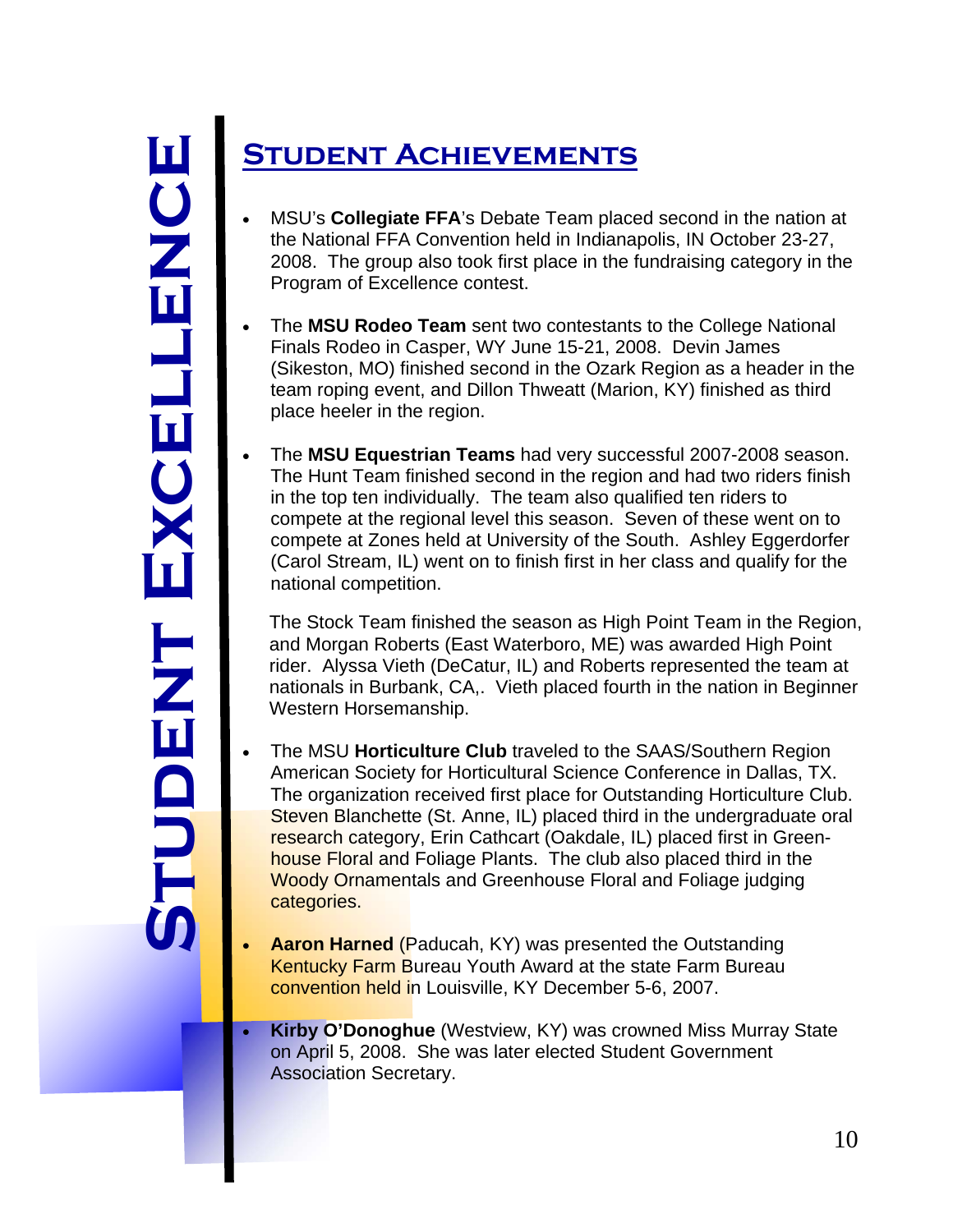#### **Exc ellen** $\mathbf{C}$ **eOutreACH /Com m u n i ty**

## **Breathitt Veterinary Center**

The Breathitt Veterinary Center (BVC) completed another successful year providing animal disease diagnostics for the veterinary profession, livestock commodity groups, and animal owners in Kentucky.

#### *2007-2008 Caseload:*

- **Over 16,000** diagnostic cases processed
- 9.5% increase over 2006



#### *Staff Updates:*

- The Microbiology Section welcomed Jenna Barbee and Claire Warren to its staff.
- Kristie Rohde joined the Toxicology team.
- Virology welcomed Jami Carroll.
- Judy Craft, Serology, and Sharon Wright, Media announced their plans for retirement. These individuals have provided many years of service to the University and will be greatly missed.
- Dr. Ramesh Gupta, professor and head of toxicology, attended the 8th International Society for the Study of Xenobiotics Meeting in Sendai, Japan in October 2007. Dr. Gupta co-chaired a session of the conference and also presented a paper. Additionally, he is the co-author of *Intermediate Syndrome: Muscle Paralysis After Organophosphate Poisoning in Dogs and Cats* which was published in the South African Veterinary Association newsletter.

#### *Advisory Council:*

- BVC established an Advisory Council composed of representatives from veterinary practices, livestock owners and commodity groups, government agencies, and other interested parties.
- The council's purpose is to assess, advise, and advocate for the laboratory.
- The council held its first meeting May 1, 2008. The next meeting is scheduled for September 2008.

#### *AAVLD Accreditation:*

- BVC is currently focused on preparing for its AAVLD accreditation site visit in 2009.
- This review process involves both internal self-assessment and evaluation by an external review team.
- BVC was the first animal disease diagnostic laboratory to be accredited by the AAVLD and has held full accreditation for all species since 1969.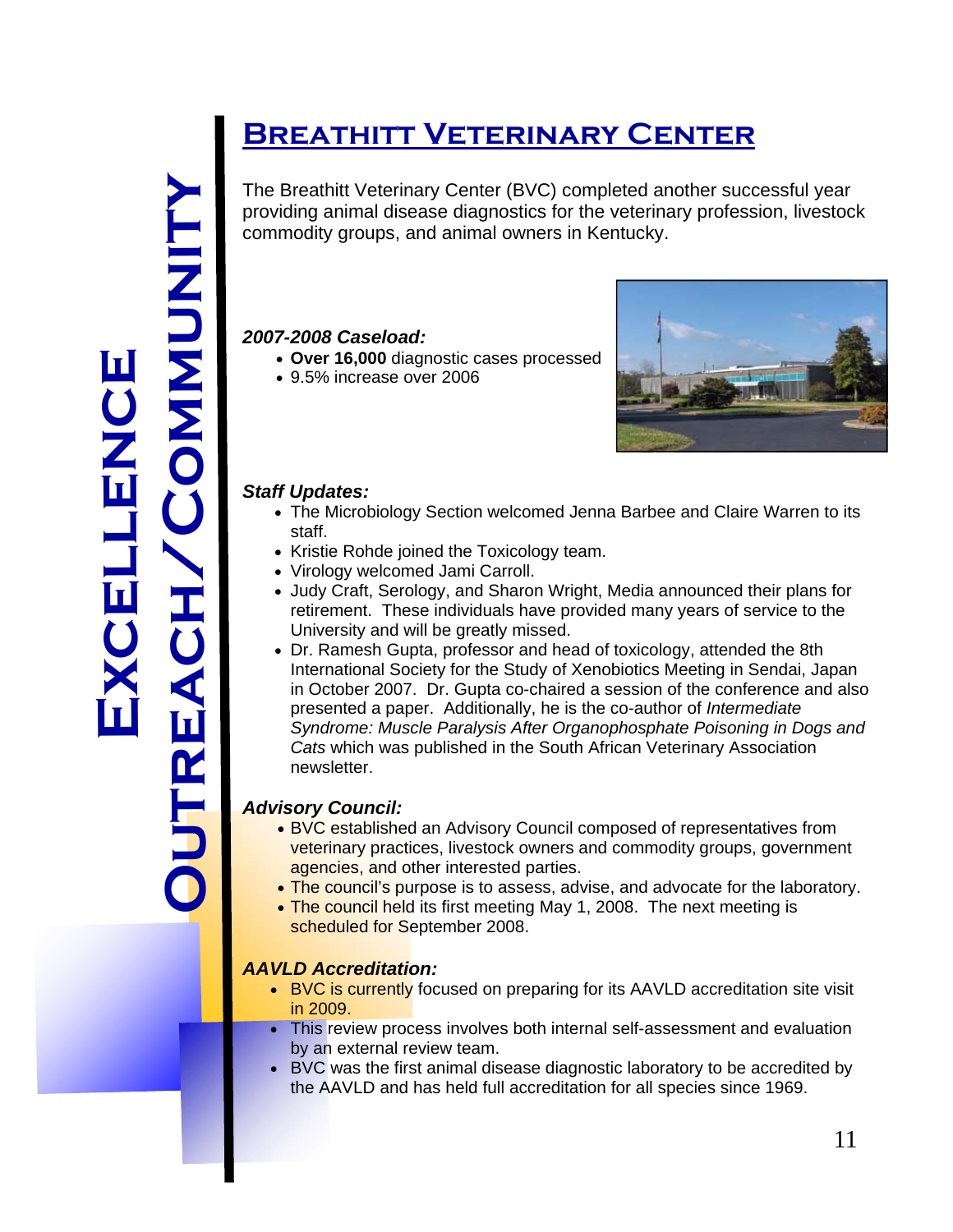## **Wm. Bill Cherry Expo Center**



The West Kentucky Livestock and Exposition Center was dedicated on May 21, 1977. The 45,000 square foot arena includes a staging area, concession stands, classroom, offices, and seating for 2,748 spectators. Since the initial dedication, over 500,000 individuals have attended a wide array of events. The Expo was rededicated and named the William "Bill" Cherry Agricultural Exposition Center on April 21, 2006.

#### **2007-2008 Expo Events**

*MSU College Rodeo*: November 15-17, 2007

- 5 Regional Colleges Participating (300-400 students)
- 1,800 spectators
- Saddle Bronc/Bareback Riding, Calf Roping, Team Roping, Goat Tying, Barrel Racing, Bull Riding

#### *American Quarter Horse Association Shows*

 2007-2008 Show Dates: September 15-16, December 8-9, January 19-20, March 29-30

#### *Tractor and Truck Pull:* January 25-26, 2008

- Participants: 50 per night
- Spectators: 5,000
- Open 2 & 4-wheel drive trucks, Pro-stock 4-wheel drive trucks, Super-stock tractors

#### *Bull Blowout*

**E**

**Outreach**

**/**

**C**

**o**

**m**

**MUN** 

**i**

**ty**

**XCE** 

**l**

**l**

**e**

**uCN**<br>NC

- October 12-13, 2007
- February 15-16, 2008
- Participants: 150 per night
- Spectators: 5,000

#### *Arena Cross*

- February 2 & 9, 2008
- Participants: 150 per night
- Spectators: 3,000

#### *Kelso's Mule Sale:* May 3, 2008

- Fifth Annual Sale
- Broadcast live on internet at www.dvauction.com

#### *Lipizzaner Stallions*

April 24-25, 2008





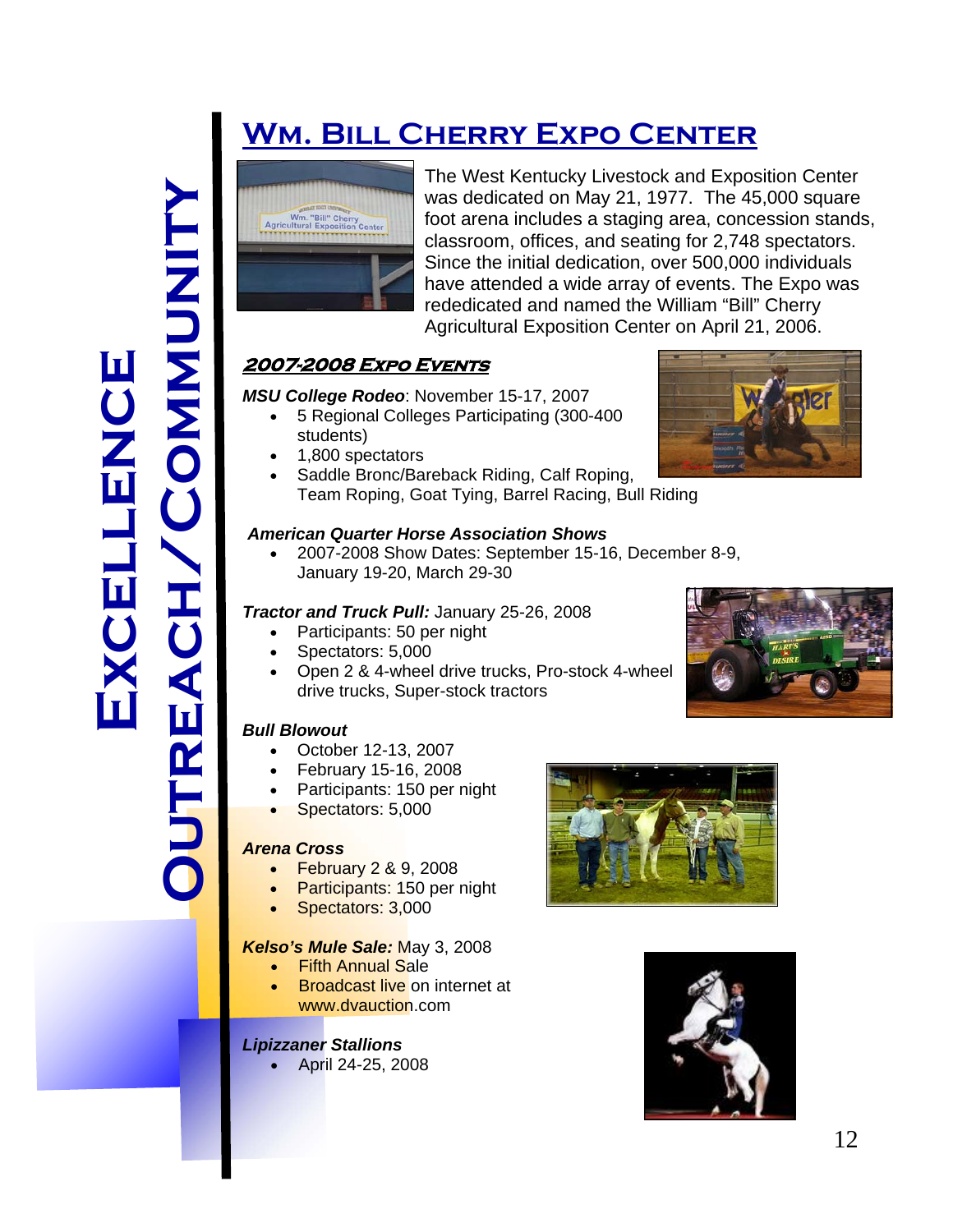### **BACK TO SCHOOL PICNIC**

The School of Agriculture hosted its annual Back to School picnic on August 28, 2007 at the West Farm Complex. Over 400 agriculture students, faculty, and staff attended "A Taste of MSU Agriculture" and sampled a variety of agricultural products including fried catfish, pork chops, ribeyes, and chicken. This

annual event is a great way to kick off the Fall semester and welcome our incoming freshmen.

*Members of the Block and Bridle Club grilled steaks and pork chops at the annual Back to School picnic* 



#### **Racer Roundup**

The School of Agriculture and Collegiate FFA hosted Racer Roundup on September 21, 2007. Approximately 400 high school students from Kentucky and Illinois attended this year's event, themed "Takin' It To The Woodshed". Collegiate FFA members hosted sessions designed to



strengthen leadership qualities and promote team building among high school freshman FFA members.

*KY State FFA Treasurer Aaron Harned conducts a team building exercise during Racer Roundup 2007.*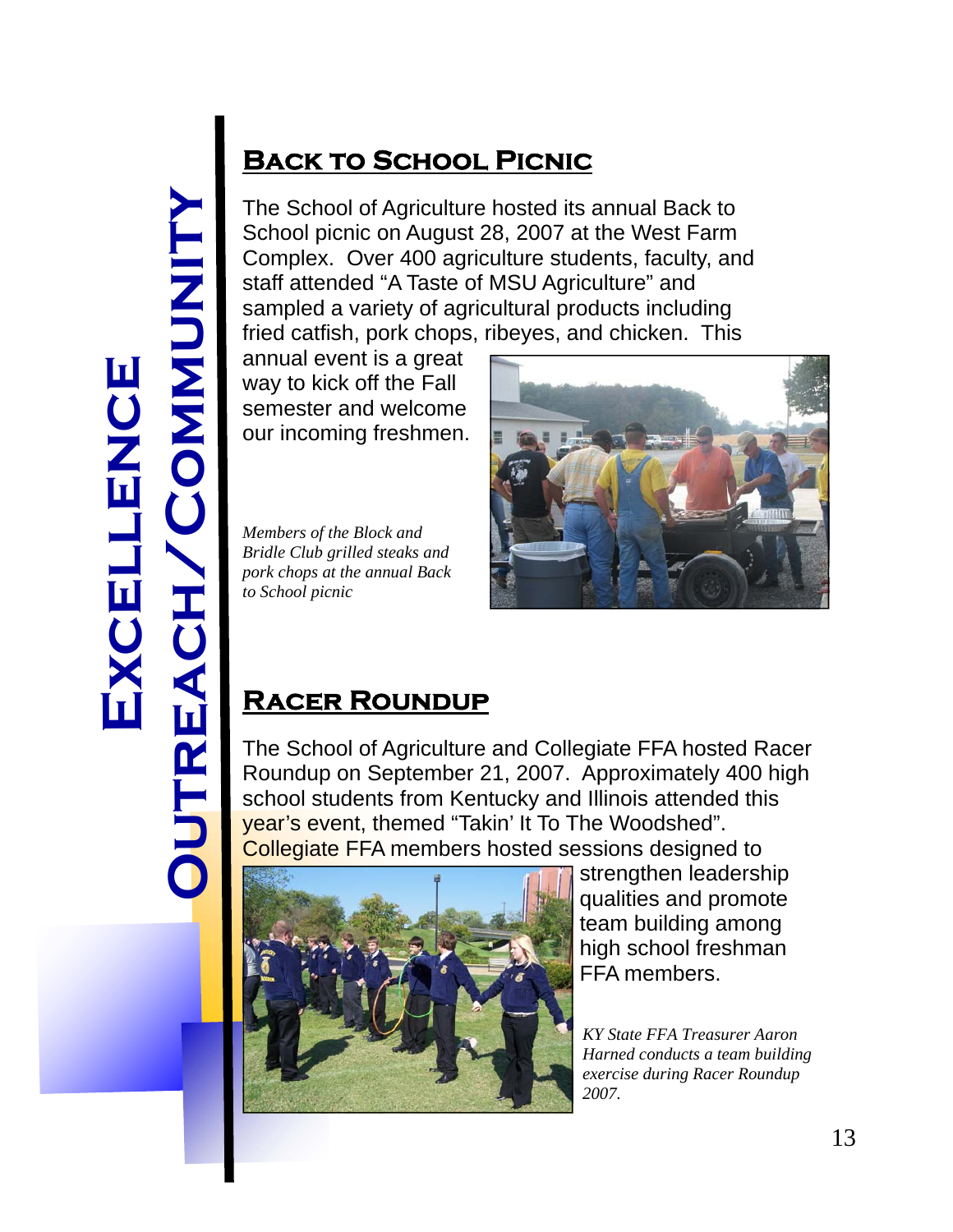

The School of Agriculture and the Ag Leadership Council hosted the third annual "Fall on the Farm" October 17-20, 2007. Over 1,100 area elementary and pre-school students and more than 800 members of the community attended this event. Fall on the Farm strives to provide both an educational and entertaining agricultural experience to children and adults. Returning events included a corn maze, petting zoo, pony rides, pumpkin painting, slide, water balloon slingshot, pedal tractor races, and milk cow demonstrations as well as educational sessions presented by the Kentucky Soybean Association and MSU School of Agriculture organizations. New events for 2007 included rubber duck races, cornhole toss, and butter making. This event



continues to grow each year and is made possible thru the support of our faculty, staff, and students, as well as numerous corporate sponsors.

*Local elementary school students enjoyed a day on the farm and participated in events including a slide, corn maze, and rubber duck races.* 

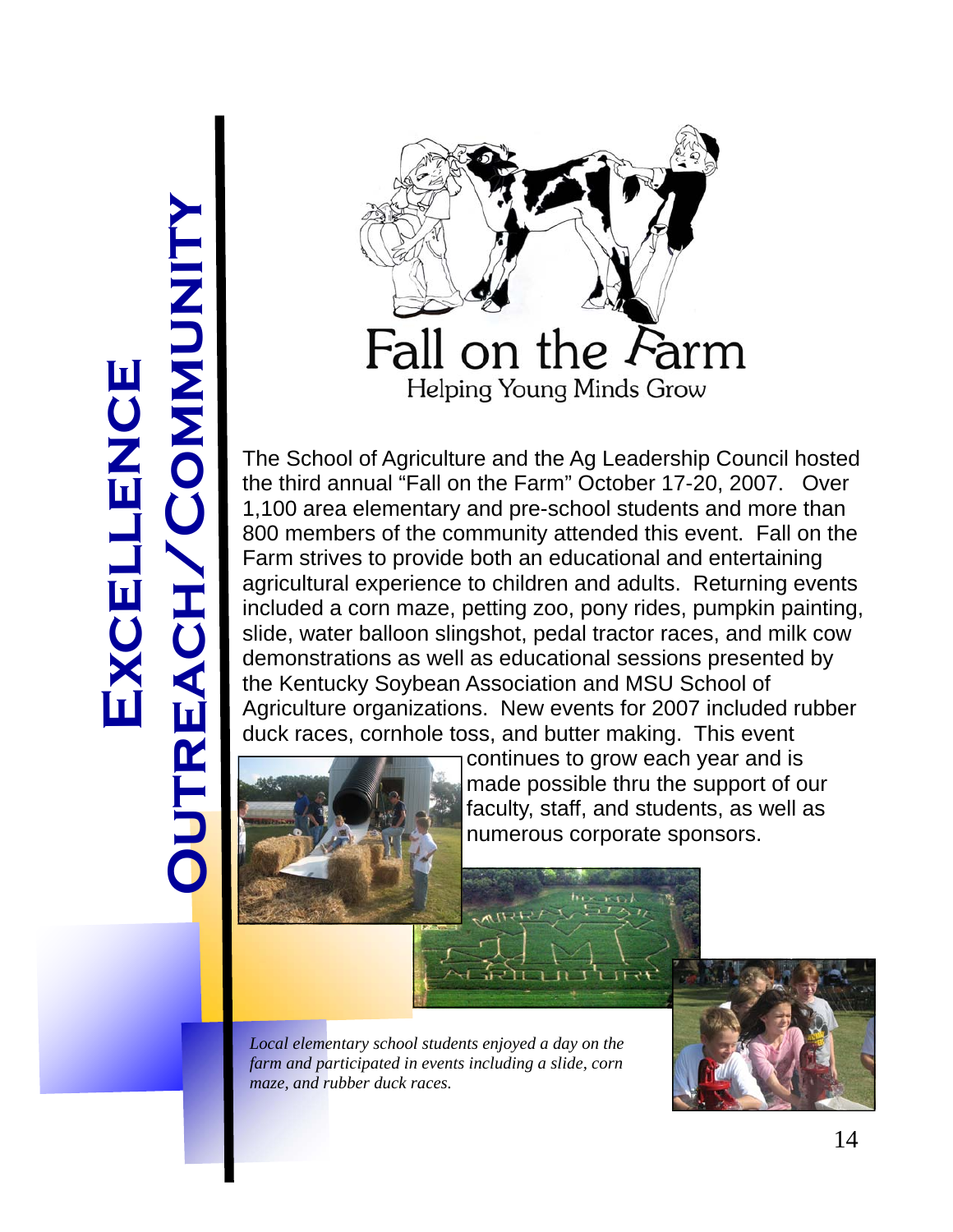### **Ag Early Admission Day**

Ag Early Admission Day was held on November 10, 2007. Forty-one high school seniors and their families visited MSU during Early Admission Day this year. This event provides future students with an early admission decision to the university, and an opportunity to meet with faculty from each academic area in the School of Agriculture and tour the University's farm complexes. Participants also receive a refund for their admission application fee and are eligible to win one of three \$500 tuition vouchers. As of this report date, thirty-three of these students have enrolled for the Fall semester.

#### **Alumni Banquet**

The 45<sup>th</sup> annual Agriculture Alumni Association Banquet was held in conjunction with MSU Homecoming activities on October 12, 2007. Special recognition were given to graduates from the classes of 1957 and 1981 to commemorate their 50<sup>th</sup> and 25<sup>th</sup> anniversaries. Awards were presented to Dr. James Rudolph (B.S. 1966), Outstanding Agriculture Alumnus; Cory Hicks (B.S.A. 2004), Outstanding Young Agriculture Alumnus; Arlie Scott, School of Agriculture Support Award; and Jack Vaughn (B.S. 1968, M.S. 1974), School of Agriculture Appreciation Award. School of Agriculture students Emily Harned (Paducah, KY), Danielle Stone (Corydon, KY), and Sarah Yelch (Elizabeth, IN) were awarded Agriculture Alumni Association Scholarships.



*Danielle Stone, Emily Harned, and Sarah Yelch were awarded Alumni Scholarships.* 



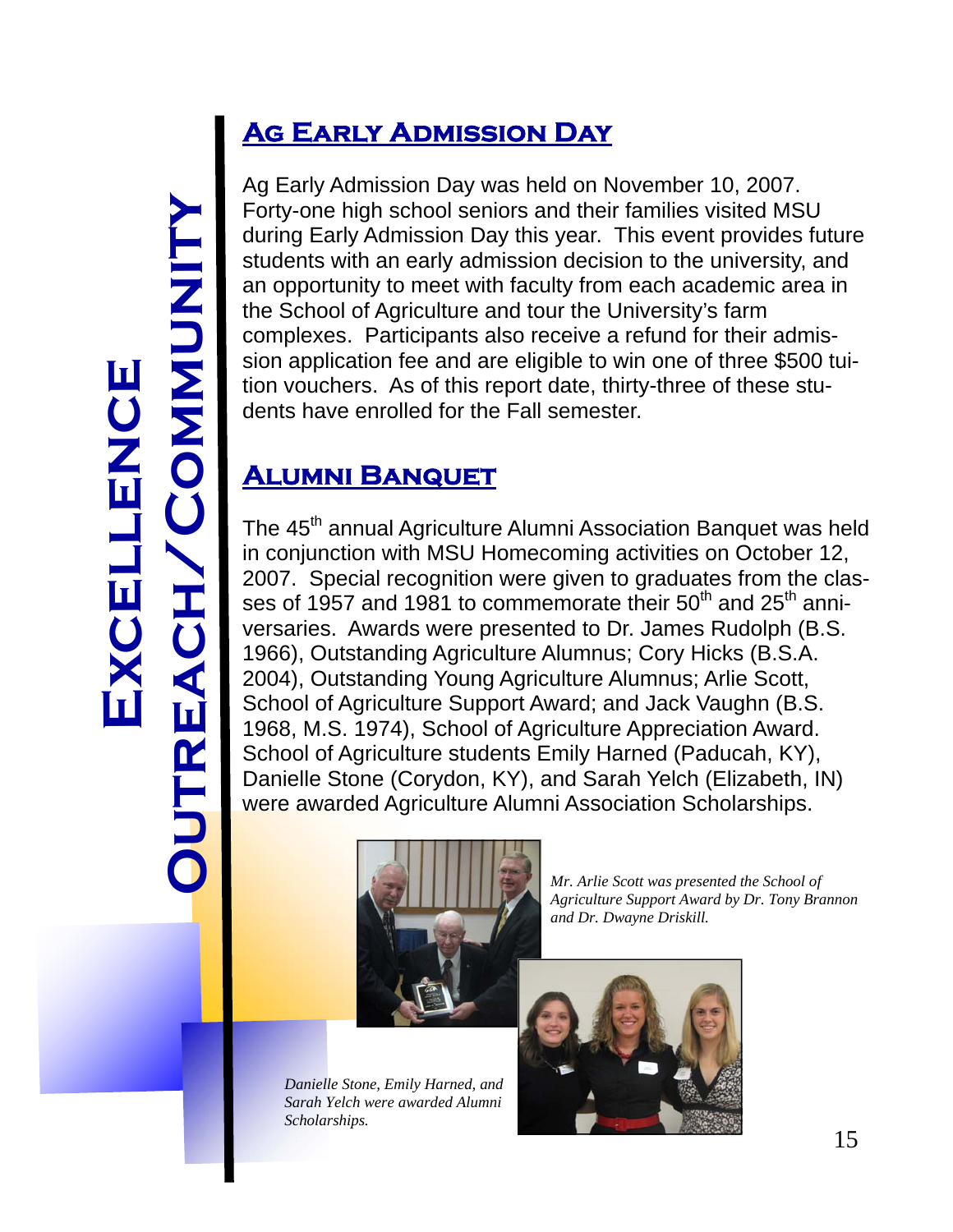#### **Excellence in Agriculture Luncheon**

The annual "Excellence in Agriculture" luncheon was held November 29, 2007. This marked the third year for the event designed to recognize outstanding students in the School of Agriculture. Students in attendance were nominated by faculty and staff for their hard work and dedication to both the university and the School of Agriculture. This year's luncheon was sponsored by Farm Credit Services of Mid-America, and Mr. Phil Van Hooser, nationally recognized for his presentations on leadership and building professionalism, served as keynote speaker.

*Dean, Dr. Tony Brannon and Agriculture Leadership Council President, Melissa Bramlet are pictured with representatives from Farm Credit Services of Mid-America.* 



#### **Toys FOR TOTS TOY DRIVE**

The Murray State University School of Agriculture, Agribusiness Club, and Murray State Student Government Association joined forces to sponsor the second annual Toys for Tots toy drive this year in memory of Dr. Ken Bowman. This project supports the efforts of the Calloway County Family Resource Center Santa



Project and the Murray Family Resource Center Tiger Christmas. Approximately 400 toys and \$550 were collected for the cause and distributed to the organizations

*Pictured from left are MSU School of Agriculture students Kelly Brannon, Ag Business Club Advisors Ryan Morrow and Whitney Peake, Anthony Jones, Katie Sanger, and Magen Roberts with the toys collected in the 2007 Toys for Tots Drive.*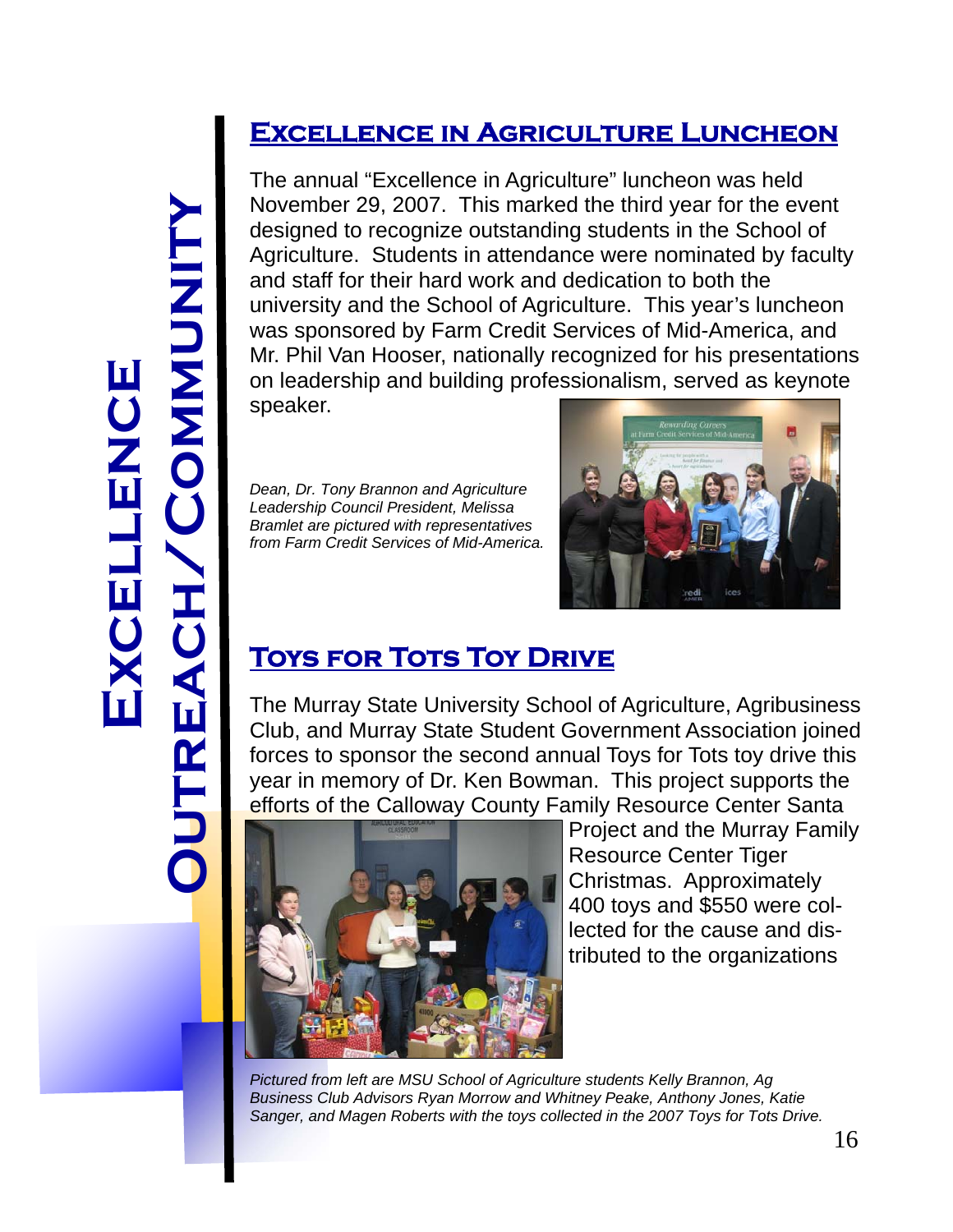## **Soybean Promotion Day**

The School of Agriculture and the Kentucky Soybean Promotion Board sponsored the fourth annual Soybean Promotion Day on January 22, 2008 at the Murray State University Regional Special Events Center. This event provides area farmers and agribusinesses with an opportunity to attend informational sessions focused on current trends and developments in agriculture as well as soybean production. Brothers Brian and Darren Hefty, co-hosts of the popular RFD-TV show AgPhD opened the evening's events with a presentation detailing production practices. Richard Brock, president of Brock Associates served as keynote speaker and discussed current market trends and outlooks for agriculture commodities.



*Approximately 250 area farmers, agribusiness representatives, and School of Agriculture faculty, staff, and students attended Soybean Promotion Day.* 

*Mr. Richard Brock, president of Brock Associates and author of "The Brock Report" served as this year's keynote speaker.* 

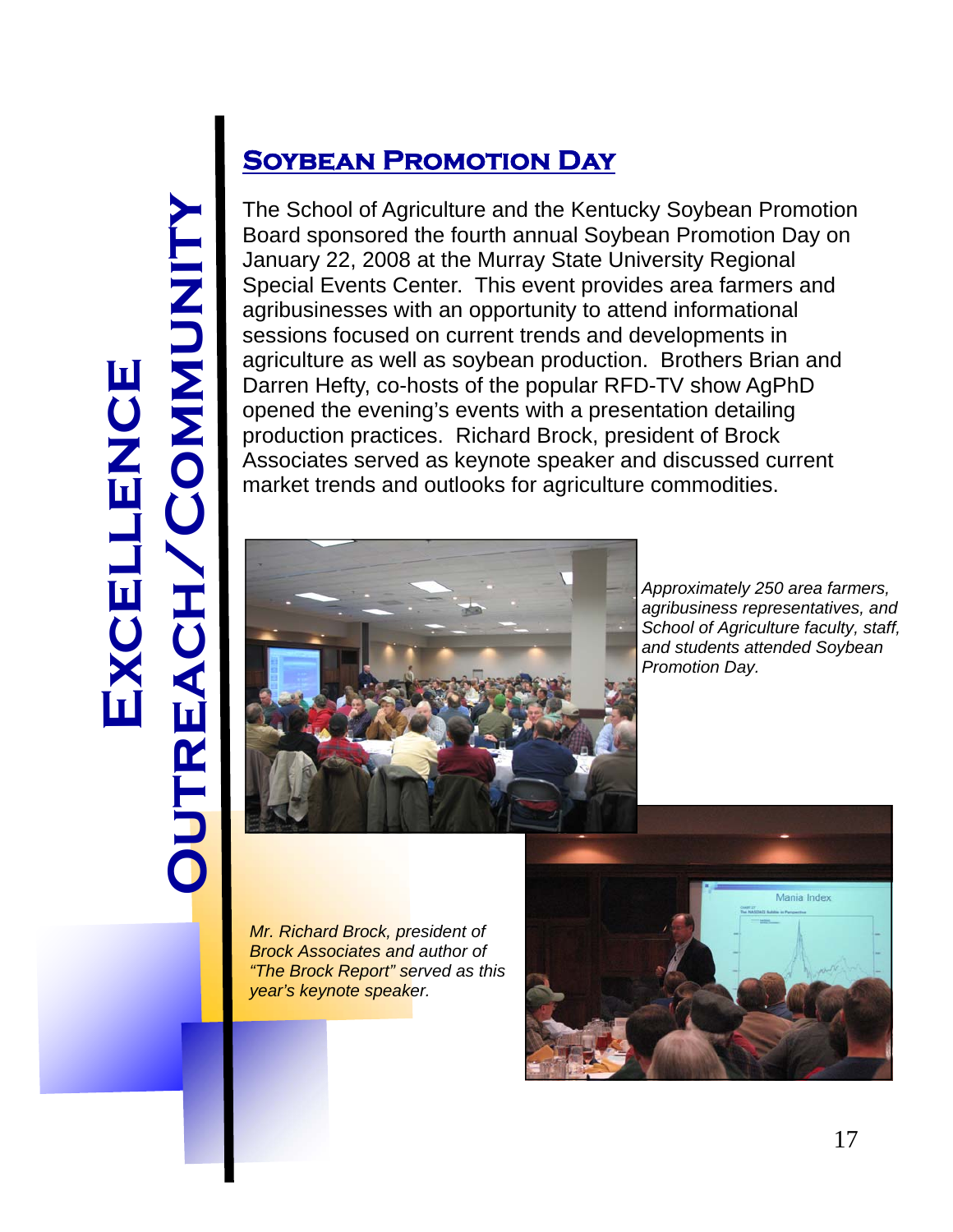## **Career Fair**

The School of Agriculture and the Agriculture Leadership Council hosted the Agriculture Career Fair on February 27, 2008. Thirty-five companies were represented this year at the career fair, and over 300 agriculture students attended the event. In addition, the Agribusiness Club sponsored Professionals in Agriculture, a program designed to allow students to talk one-on-one to individuals involved in the agriculture industry.



*The career fair provides students with an opportunity to speak to company representatives in the field of agriculture.* 

#### **Alpha Zeta Awards Banquet**

The annual awards banquet is held in conjunction with the School of Agriculture career fair. Approximately 475 students, parents, and MSU faculty, staff, and administration attended the banquet. Clubs and organizations take this opportunity each

year to recognize their outstanding members. In addition, the School of **Agriculture also recognized its** 

*School of Agriculture Dean, Dr. Tony Brannon is pictured with Ms. Amanda Jenkins and Mr. Carl Ray Jenkins III, the 2007-2008 Senior Man and Woman in Agriculture.* 

*Dr. Jim Davis presented Ms. Kammy Bushue with the award for the Outstanding Graduate Student in Agriculture.* 

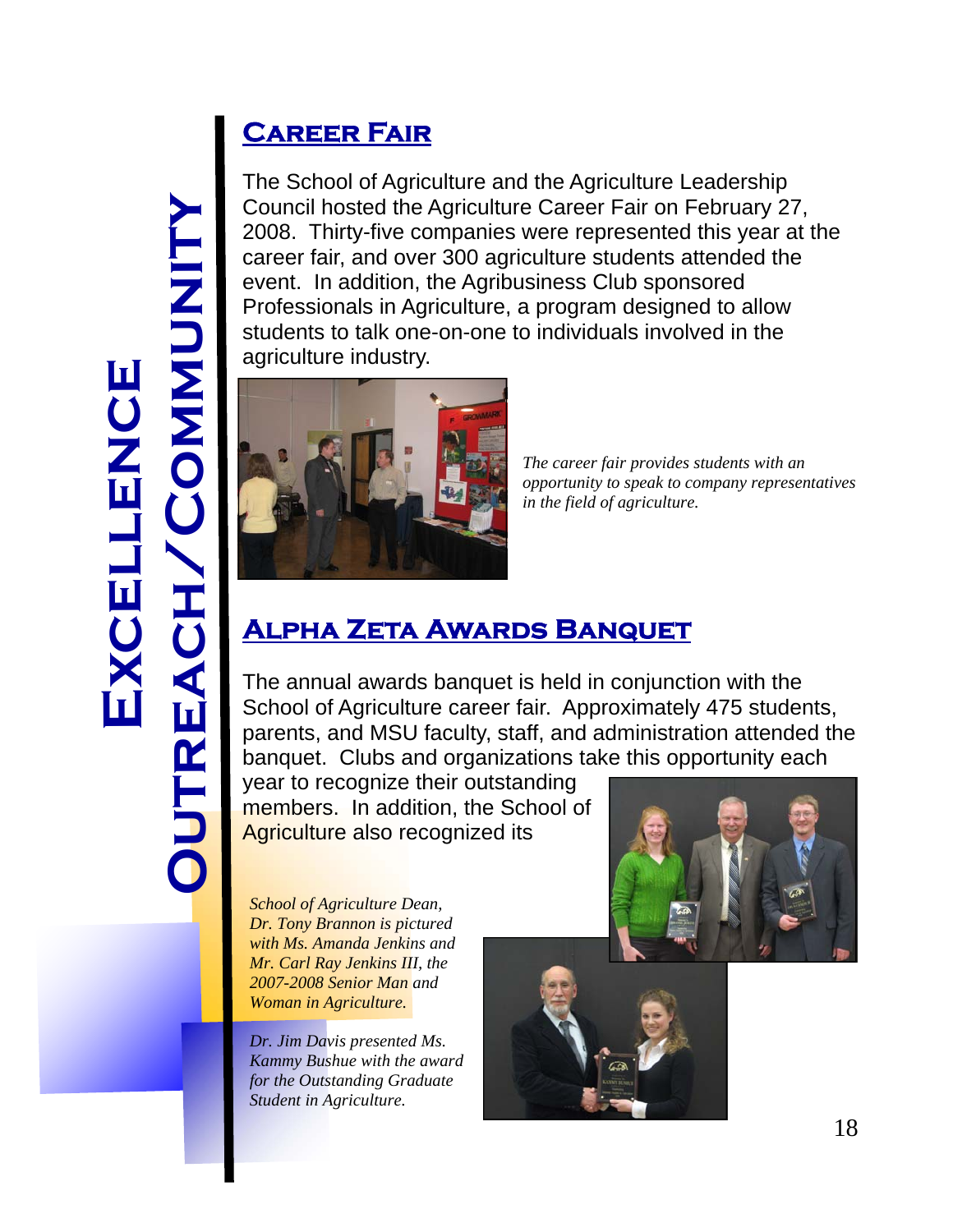

## **FFA Field Day**

FFA Field Day was held April 16, 2008 at the Wm. Bill Cherry Expo Center. Over 1,200 high school students from Kentucky, Tennessee, Missouri, and Illinois competed in events including livestock judging, tractor driving, tobacco judging, horticulture contests, goat tying, roping, and horsemanship.



*Students participate in the Weed plant identification contest during 2008 FFA Field Day.* 

*Judges watch with a keen eye as students participate in the tractor driving contest.* 



#### **Twilight Tobacco Tour**

The Twilight Tobacco Tour was held August 13, 2007. This yearly event sponsored by the School of Agriculture and University of Kentucky Extension Service allows area tobacco producers to tour the University's West Farm complex and observe ongoing tobacco research plots. Research conducted during the 2007 growing season included fertilizer trials, herbicide trials, and experiments involving topping height.



*Dr. Andy Bailey discusses the effects of nitrogen on dark tobacco during the Twilight Tobacco Tour.*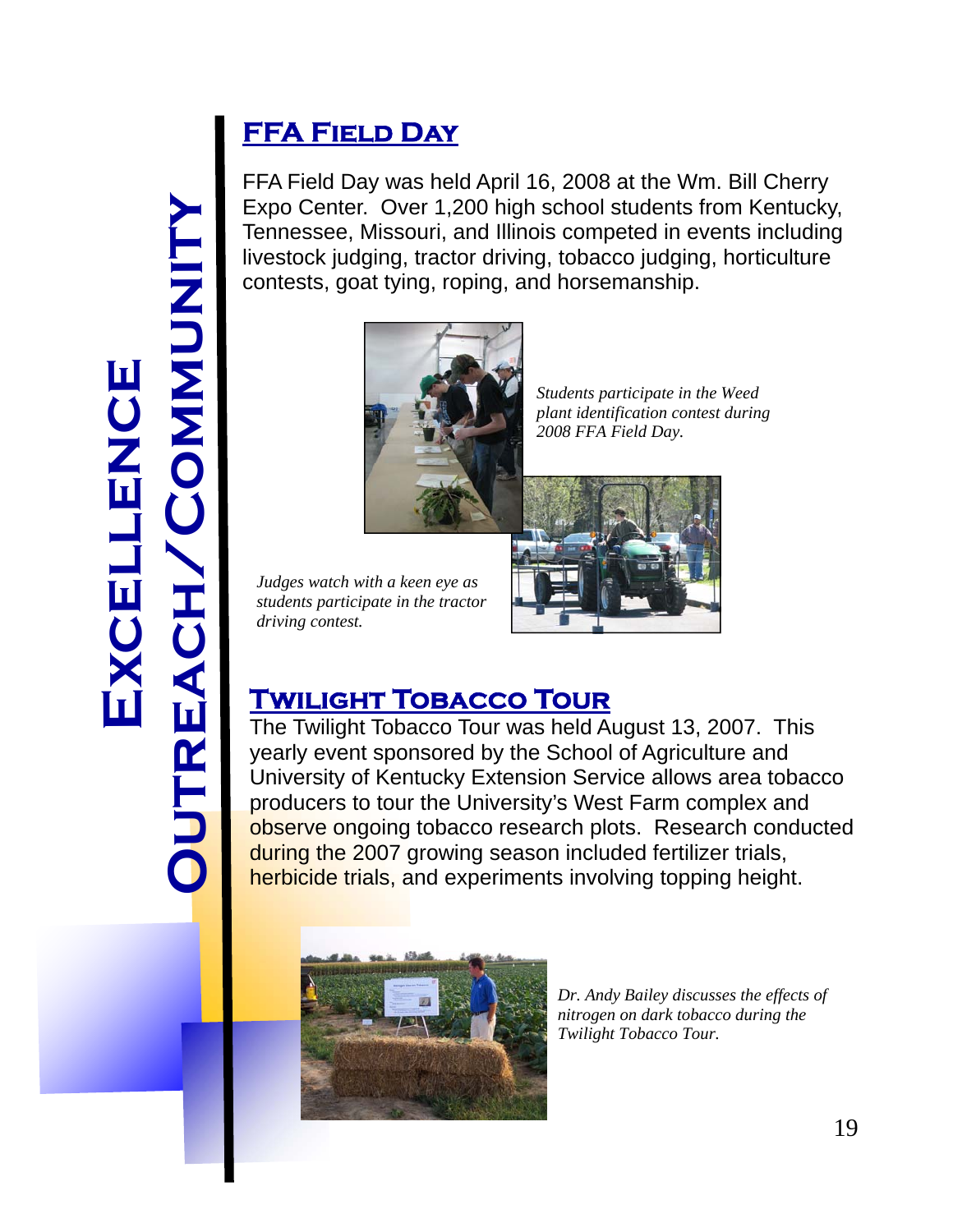

*IFAL participants in School of Agriculture student Justin Greer's group posed with MSU President, Dr. Randy Dunn outside Oakhurst during their photo scavenger hunt.* 

#### **Institute for Future Agricultural Leaders**

The School of Agriculture hosted the Institute for Future Agricultural Leaders (IFAL) June 15-19, 2008. IFAL is a five day leadership conference for high school seniors sponsored by Kentucky Farm Bureau. Thirty-eight students from across the state attended this year's IFAL, where they participated in team building and leadership development exercises. Participants had the opportunity to tour Fox Creek Cattle Company and Breathitt Veterinary Center in Hopkinsville, and later traveled to Dawson Springs to take part in their Challenge Course. In addition, the group participated in a Congressional Insight game, hosted by Mr. Joe Cain (KFB) and designed to give students a behind the scenes look at the legislative election process. Students also researched current issues impacting agriculture and competed in IFAL's own version of the Kentucky Farm Bureau discussion meet. Other activities included a photo scavenger hunt, Barnyard Olympics, and an opportunity to meet with School of Agriculture faculty, staff, and students to get a first hand account of college life at MSU.



*IFAL participants learned team building skills and stepped outside their comfort zones while participating in the high ropes course at Dawson Springs.* 

*Colin Horwood (Calloway Co.) and Hannah England (Hart Co.) participate in wheelbarrow races during the*  **Barnyard Olympics.** 20

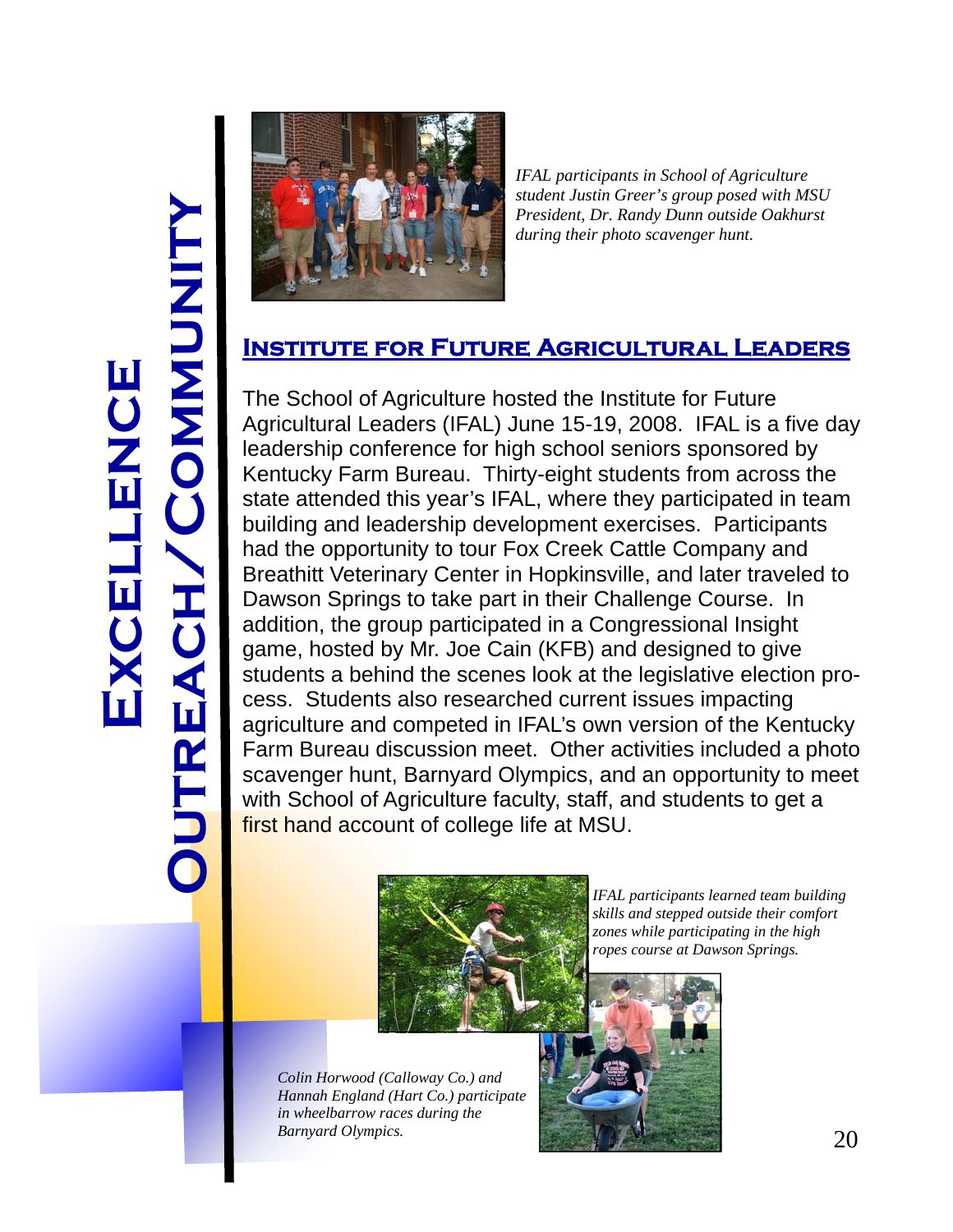#### **International Travel Class Visits Budapest, Hungary May 23-30, 2008**

Thirty MSU School of Agriculture faculty and students traveled to Budapest, Hungary May 23-30 2008. The group visited a grain farm, orchards, winery, vineyard, and a cattle farm. In addition, the group also visited Szent Istvan University in Budapest, and students from the University accompanied them throughout the week on their tours. MSU currently has a student/faculty exchange agreement with the University in Hungary.

*Members of the International Studies in Agriculture class visited Szent Istvan University while visiting Budapest, Hungary.* 



#### **MSU Agriculture Students Student Teach in Belize April14-May 11, 2007**

Chris Nelson (Bardstown, KY), Ryan Burke (Paris, TN), and Lisa Harbison (Edwardsville, IL) spent four weeks participating in an international student teaching program in conjunction with the MSU Department of Education. **Participants traveled to Corozal, Belize where they were** involved in classroom teaching and also had the opportunity to learn about the history and culture of South America.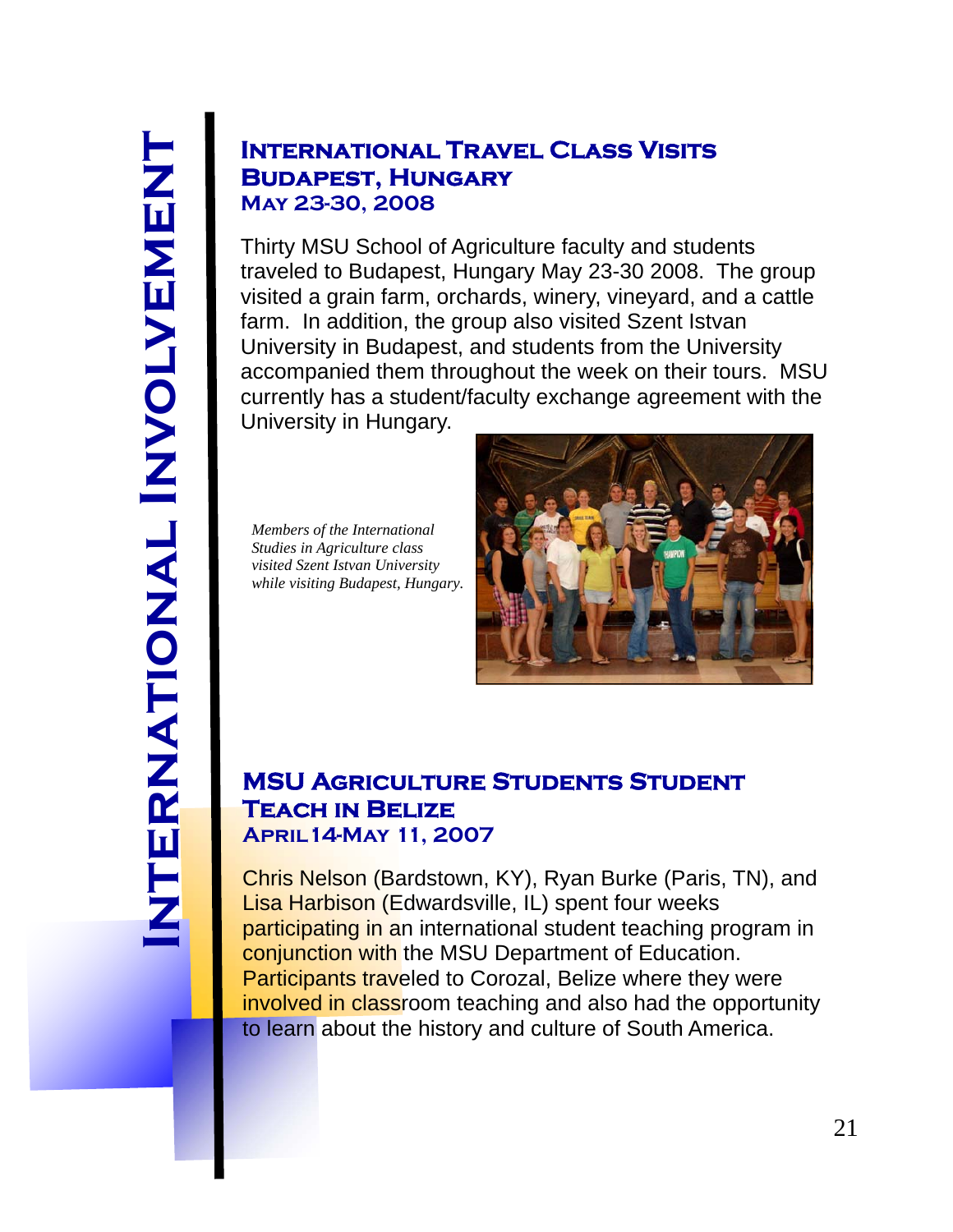- **Gr a n ts**
- The Murray State University Foundation, by way of application from the School of Agriculture was approved for \$75,000 in state funds, \$4,000 in Calloway County Development Board funds, and \$1,000 in Carlisle County Development funds to construct a regional arboretum on Murray State's Pullen Farm Complex. Work on the arboretum will begin during summer 2008, and the School of Agriculture hopes to complete the

initial design phases and open the facility to the public in 2009. Initially, the arboretum will cover approximately 8 acres along the south and east borders of the Pullen Farm, and plans for the facility include a large welcome pavilion adjacent to the greenhouse complex, two smaller shelters, and walking trails.

- **Dr. Iin Handayani** was awarded several grants during the past academic year. She received grant funding from Forage Systems for Sustainable Agriculture Production in the Mid-South, Kentucky Water Resources Research Institute, Committee on Institutional Studies and Resources, and Kentucky American Association of University Women.
- The Kentucky Soybean Promotion Board awarded **Dr. John Mikulcik**, **Dr. David Ferguson**, and **Dr. Iin Handayani**, agronomy faculty members, a grant to continue a long-term fertility experiment that has been ongoing since 1997. The research for the 2008 growing season hopes to further analyze results seen in previous years.
- The School of Agriculture received a grant from the Kentucky **Department of Agriculture to sponsor Fall on the Farm and** other agriculture related Field Days.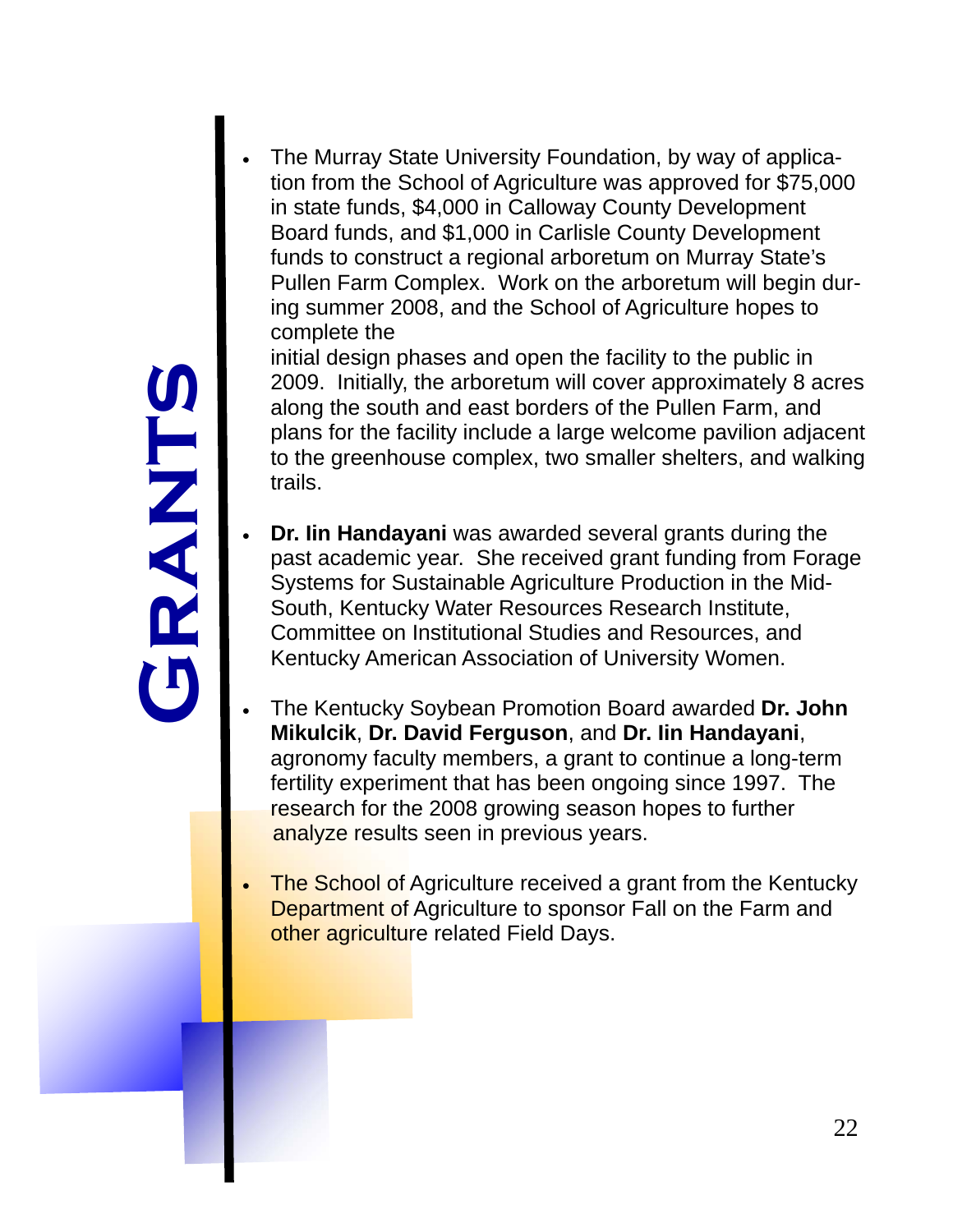## $\bar{\bm{\mathsf{S}}}$  $\blacksquare$ **rat e g c i P lan & re p ort**

#### **Goal 1: "***The University shall continue to provide greater educational access and academic outreach to Kentucky's population."* **(Institutional Goal 2.10)**

- A Bachelor of Integrated Studies in Agriculture program was implemented in conjunction with MSU Continuing Education and Academic Outreach.
- Representatives from the School of Agriculture attended MSU Louisville and Lexington Dessert Receptions and gathered information on prospective students.
- Meetings were held and a grant was submitted to pursue a joint agriculture faculty position with Hopkinsville Community College
- Twenty– two MSU School of Agriculture faculty/staff participated in the Rhodes Scholars program.

#### **Goal 2: "***The University shall engage in public service programs with business, industry and labor, public and private schools, governmental agencies, and the general public."* **(Institutional Goal 4.6)**

- The School of Agriculture hosted a Kentucky Agriculture Council Task Force strategic planning meeting. Dean, Dr. Tony Brannon served as chair of the Task Force for 2007- 2008.
- Over 2,500 elementary and high school students participated in School of Agriculture sponsored events including Fall on the Farm, FFA Field Day, Racer Roundup, FFA Speaking Days, and the Western Rivers Junior Livestock Clinic.
- The Animal Health Technology/Pre-Veterinary Medicine program hosted six Doggie Day Spas and on Animal Health Technology Day in conjunction with the Calloway County Humane Society/Animal Shelter as a public service for the community.
- The School of Agriculture and the Kentucky Soybean Promotion Board partnered to host their fourth Soybean Promotion Day. Over 250 members of the community, faculty, staff, and students attended this year's event.
- School of Agriculture faculty and students participated in the tobacco research trials with the University of Kentucky and University of Tennessee. MSU also hosted the 2007-2008 Kentucky Soybean Variety Trials.
- The School of Agriculture partnered with Kentucky Farm Bureau to host the Institute for Future Agriculture Leaders in June 2008. Thirty-eight high school students attended this event.

#### **Goal 3: "***The University shall review institutional processes and procedured to encourage effective and efficient operations."* **(Institutional Goal 5.3)**

 Task force reviews of the operational processes and procedures of Breathitt Veterinary Center, the William "Bill" Cherry Expo Center, and MSU Farm complexes were conducted, and recommendations were submitted to the Dean.

#### **Goal 4:** *"The University shall conduct sustained recruitment operations in a five-state area and internationally to meet the enrollment goals established by the Council on Postsecondary Education and the Board of Regents."* **(School of Agriculture Goal 1)**

- Faculty, staff and ambassadors made 33 high school/community colleges visits; attended 20 high school FFA banquets; collected over 2,500 student information cards at agricultural events; contacted 633 prospective students via email, mail and phone; and hosted 202 personalized student visits and over 100 students during campus visitation days.
	- 140 students were enrolled in AGR 099 Freshmen Orientation.
- Faculty and staff visited Chicago High School of Agricultural Sciences to recruit minority students.

#### **Goal 5: "***Students will indicate satisfaction with their educational experience in the School of Agriculture and what they learned in the Agricultural Science degree program."* **(School of Agriculture Goal 2)**

23 **100%** of students rated the quality of instruction in agriculture as excellent or good.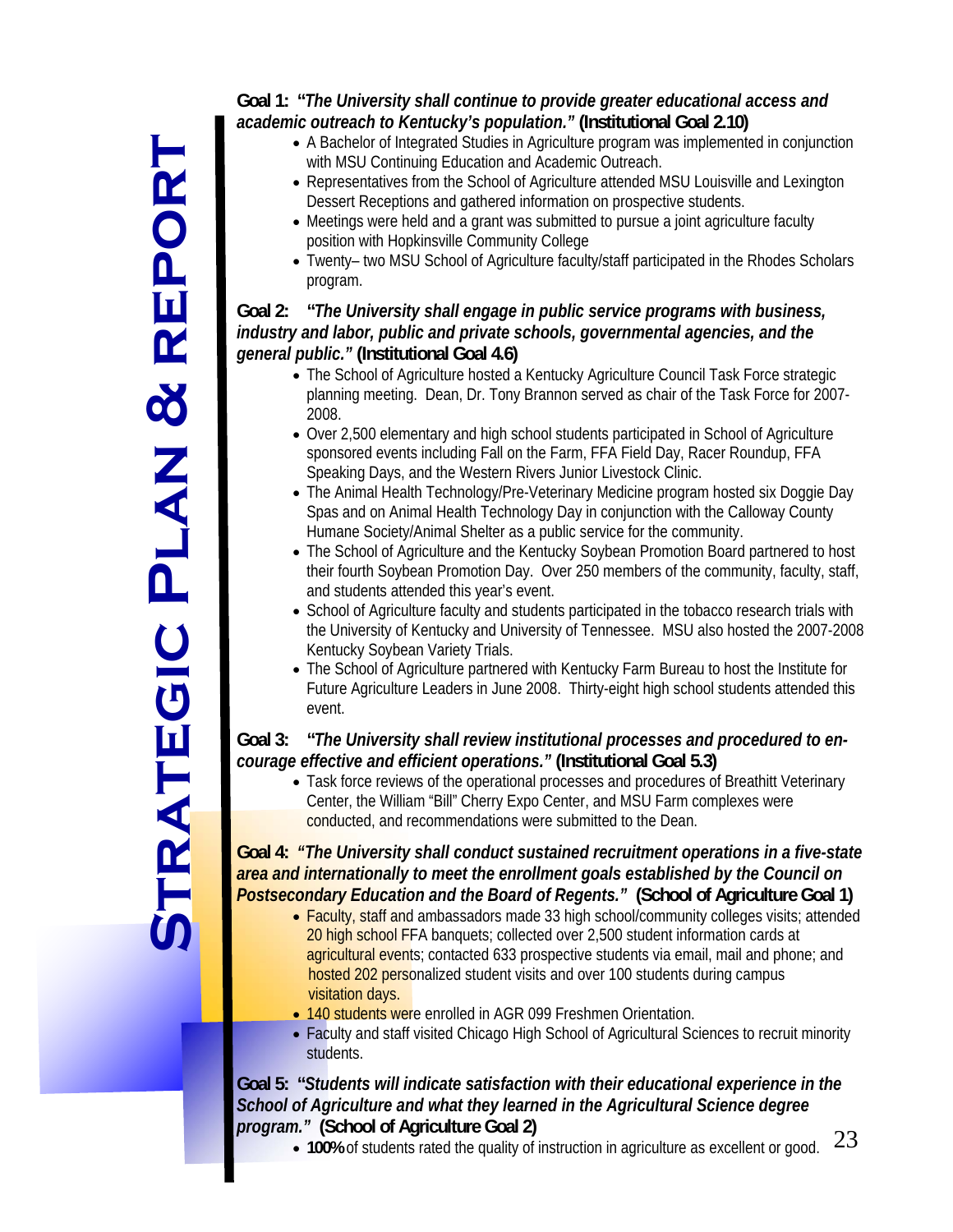#### **Special Events 2007-2008**

| <b>Date</b>               | <b>Event</b>                                 | <b>Number of</b><br><b>Students</b> |
|---------------------------|----------------------------------------------|-------------------------------------|
| 8/28/2007                 | School of Agriculture Picnic (retention)     | 375                                 |
| 9/21/2007                 | Racer Roundup                                | 341                                 |
| 9/25/2007<br>9/26-27/2007 | Regional College Fair<br>Ag Safety Days      | 16                                  |
| 9/21/2007                 | Purchase Area Soil Judging Contest           | 24                                  |
| 10/4/2007                 | <b>Hickman County Creed Contest</b>          | 15                                  |
|                           | 10/8&12/2007 Mini Racer Day                  | 3                                   |
| 10/12/2007                | Homecoming Banquet                           | 30                                  |
|                           | 10/17-20/2007 Fall on the Farm (ALC Project) | 1500                                |
| 10/20/2007                | Racer Day I                                  | 16                                  |
|                           | 10/24-26/2007 National FFA Convention        | 102                                 |
| 11/4/2007                 | Lexington Reception                          | 6                                   |
| 11/5/2007                 | Louisville Reception                         | 4                                   |
| 11/10/2007                | Racer Day II                                 | 18                                  |
| 11/10/2007                | Agriculture Early Admission Day              | 41                                  |
| 12/4/2007                 | Ag Sales Contest                             | 31                                  |
| 12/5-6/2007               | Region I & II FFA Welding Contest            | 102                                 |
| 1/28/2008                 | West Tennessee Speaking Contest              | 69                                  |
| 2/12-16/2008              | National Farm Machinery Show                 | 24                                  |
| 2/15/2008                 | Mini Racer Day                               | $\overline{2}$                      |
| 2/16/2008                 | Presidential Scholars Interview Day          | 18                                  |
| 2/18/2008                 | Mini Racer Day                               | 3                                   |
| 2/27/2008                 | Ag Day (Career Fair)                         | 364                                 |
| 2/27/2008                 | Alpha Zeta Agriculture Awards Banquet        | 453                                 |
| 3/13/2008                 | Purchase Region FFA Speaking Day             | 105                                 |
| 3/12/2008                 | Pennyrile Region FFA Speaking Day            | 196                                 |
| 3/29/2008                 | Racer Day III                                | 18                                  |
|                           | 3/31-4/1/2008 Tennessee State FFA Convention | 4                                   |
| 4/11/2008                 | FFA Regional/State Officer Training          | 28                                  |
| 4/16/2008                 | FFA Field Day                                | 1250                                |
| 4/19/2008                 | <b>Summer Orientation I</b>                  | 35                                  |
| 6/12/2008                 | KY State FFA Convention Career Show          | 141                                 |
| 6/6-7/2008                | <b>Summer Orientation II</b>                 | 40                                  |
| 6/15-19/2008              | Institute for Future Agricultural Leaders    | 38                                  |
| 6/17-18/2008              | <b>Summer Orientation III</b>                | 38                                  |
| 6/26-27/2008              | <b>Western Rivers Livestock Clinic</b>       | 150                                 |
| 7/12-13/2008              | <b>Summer Orientation IV</b>                 |                                     |
|                           | 7/22-23/2008 Summer Orientation V            |                                     |

**Total: 5600**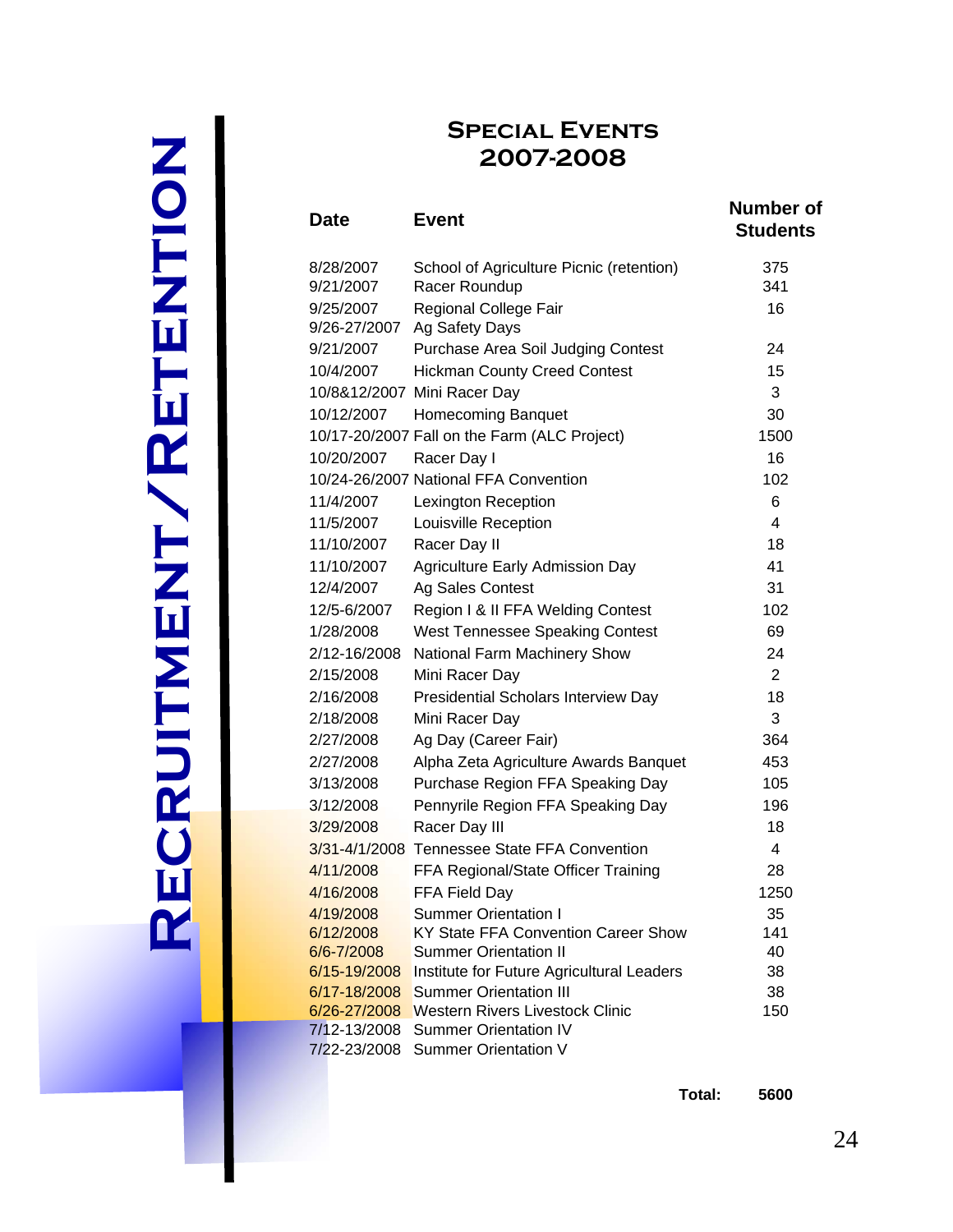#### **High School & Community College Visits**

| <b>Date</b> | <b>School</b>                            | <b>Number of</b><br><b>Student Cards</b><br><b>Collected</b> |
|-------------|------------------------------------------|--------------------------------------------------------------|
| 9/18/2007   | <b>Calloway County High School</b>       | 40                                                           |
| 9/21/2007   | Marissa High School (IL)                 | 29                                                           |
| 9/21/2007   | New Athens High School (IL)              | 28                                                           |
| 9/28/2007   | Henry County High School (TN)            | 36                                                           |
| 9/28/2007   | <b>Hickman County Career Show</b>        | 1                                                            |
| 10/1/2007   | Grove Junior High School (TN)            | $\overline{0}$                                               |
| 10/5/2007   | <b>Trigg County High School</b>          | 47                                                           |
| 10/8/2007   | Gleason High School (TN)                 | 16                                                           |
| 10/19/2007  | <b>Caldwell County High School</b>       | 19                                                           |
| 10/22/2007  | Lyon County High School                  | $\pmb{0}$                                                    |
| 10/24/2007  | <b>Hopkinsville Community College</b>    | 17                                                           |
| 11/2/2007   | Dresden High School (TN)                 | 44                                                           |
| 11/2/2007   | <b>Heath High School</b>                 | 28                                                           |
| 11/2/2007   | Lone Oak High School                     | $\overline{7}$                                               |
| 11/8/2007   | Graves County High School (visit to MSU) | 44                                                           |
| 11/20/2007  | <b>Barren County High School</b>         | 28                                                           |
| 11/28/2007  | Livingston County High School            | 12                                                           |
| 11/29/2007  | Riverside High School (TN)               | 24                                                           |
| 12/6/2007   | <b>Christian County High School</b>      | 44                                                           |
| 1/18/2008   | <b>Rend Lake Community College</b>       | $\boldsymbol{9}$                                             |
| 3/13/2008   | Apollo High School                       | $\overline{7}$                                               |
| 3/17/2008   | Beech High School (TN)                   | 19                                                           |
| 3/17/2008   | Station Camp High School (TN)            | 43                                                           |
| 3/17/2008   | Nashville Community High School (IL)     | 56                                                           |
| 3/19/2008   | Floyd Central High School (IN)           | 15                                                           |
| 3/27/2008   | <b>Crittenden County High School</b>     | 54                                                           |
| 4/11/2008   | <b>Station Camp High School (TN)</b>     | 11                                                           |
| 4/17/2008   | <b>Monroe County High School</b>         | $\overline{2}$                                               |
| 5/9/2008    | Hardin County High School (IL)           | $\overline{7}$                                               |
| 4/17/2008   | <b>Hopkins County Central</b>            | 10                                                           |
| 4/25/2008   | <b>Franklin-Simpson High School</b>      | 36                                                           |
| 5/13/2008   | <b>Hopkinsville High School</b>          | 18                                                           |
| 5/21/2008   | <b>Todd County High School</b>           | 20                                                           |

**Total 771**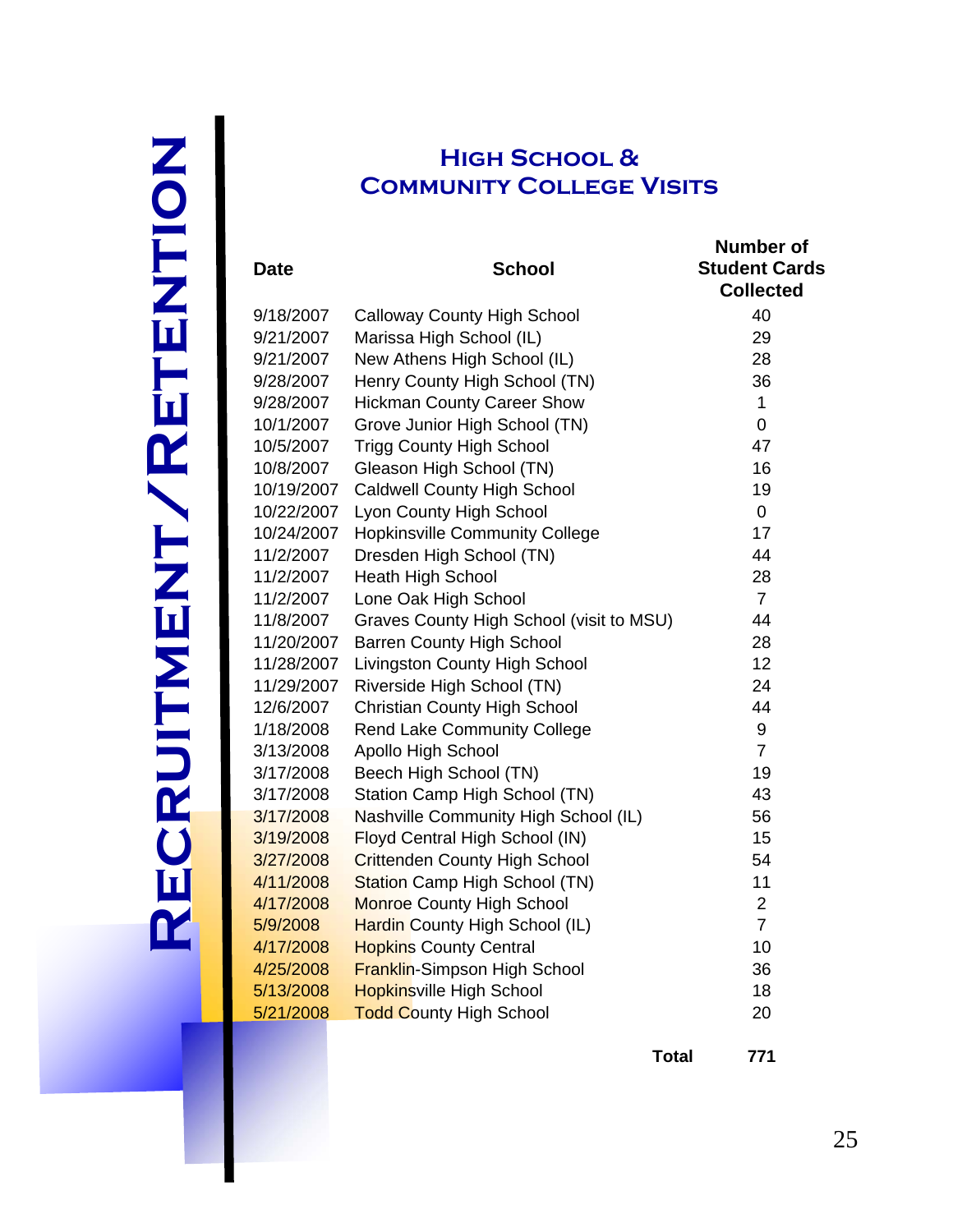#### **Yearly Summary**

| <b>Prospective Student Visits</b><br>202<br><b>August 2007-June 2008</b> | to Campus |     |
|--------------------------------------------------------------------------|-----------|-----|
| <b>Information Request</b><br><b>August 2007-June 2008</b>               |           | 633 |
| <b>Special Christmas Mailing</b><br>December 2007                        |           | 772 |
| <b>FFA Banquets Attended</b>                                             |           |     |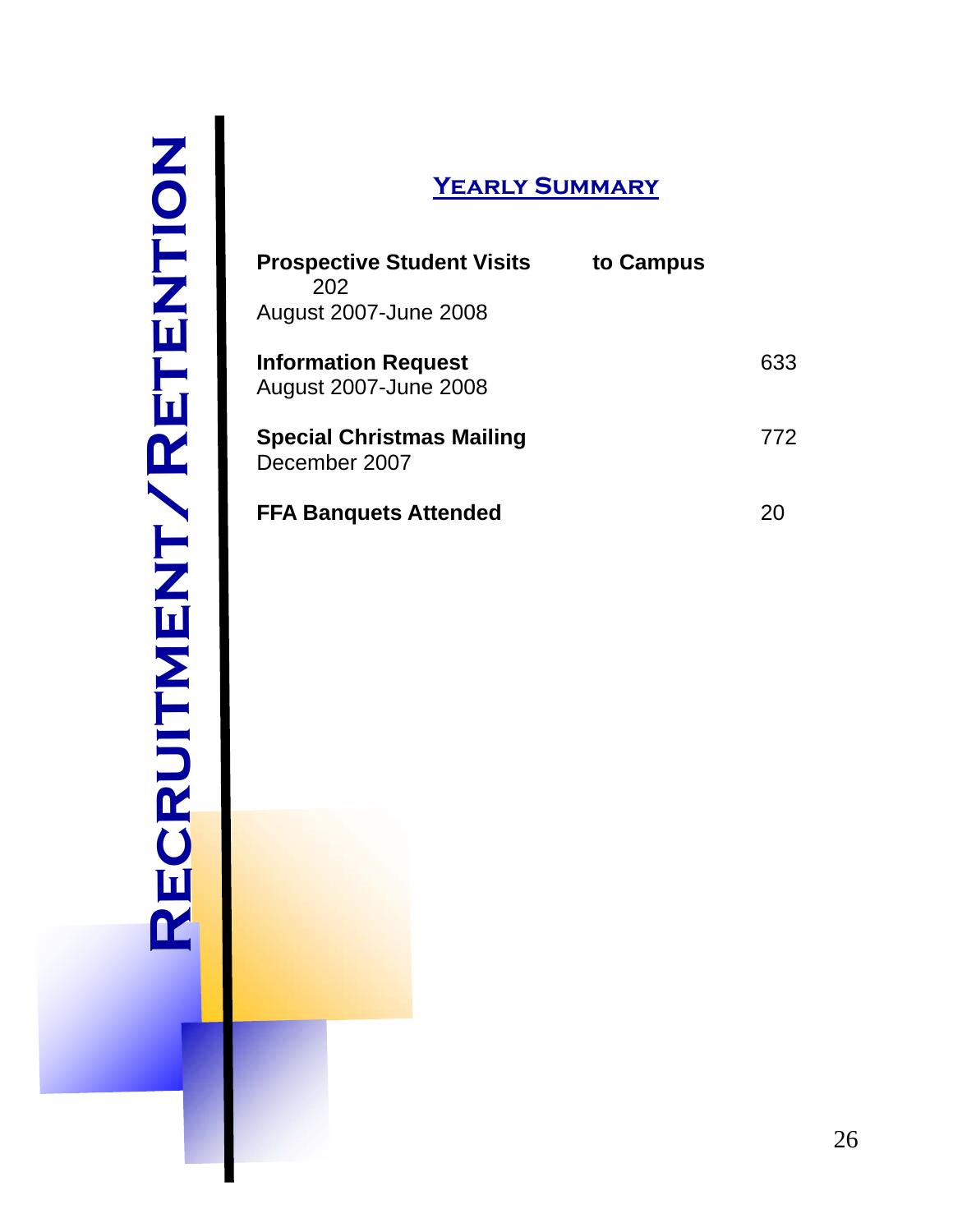#### **SCHOOL OF AGRICULTURE New Freshmen Retention**

Begin Fall 2006 - Return Fall 2007

|                              |                |                   |                    | <b>Returned to</b> | <b>Returned to</b> |
|------------------------------|----------------|-------------------|--------------------|--------------------|--------------------|
|                              | <b>Initial</b> | Returned to       | <b>Returned to</b> | <b>Same</b>        | Any                |
| <b>Academic Program</b>      | <b>Cohort</b>  | <b>Same Major</b> | <b>Same Dept.</b>  | College            | <b>Program</b>     |
| Agribusiness                 | 13             | 84.6%             | 92.3%              | 92.3%              | 92.3%              |
| <b>Agriculture Education</b> | 17             | 64.7%             | 64.7%              | 64.7%              | 64.7%              |
| <b>Agricultural Science</b>  | 1              | 100.0%            | $100.0\%$          | 100.0%             | $100.0\%$          |
| Ag. Systems Technology       | 3              | 66.7%             | $100.0\%$          | 100.0%             | $100.0\%$          |
| Agronomy                     | $\overline{2}$ | 50.0%             | 50.0%              | 50.0%              | 50.0%              |
| Agriscience Technology       | 5              | 40.0%             | 60.0%              | 60.0%              | 60.0%              |
| Animal Health Technology     | 56             | 74.4%             | 71.4%              | 71.4%              | 83.9%              |
| Equine                       | 18             | 44.4%             | 61.1%              | 61.1%              | 72.2%              |
| Horticulture                 | 1              | 100.0%            | $100.0\%$          | 100.0%             | $100.0\%$          |
|                              |                |                   |                    |                    |                    |
| <b>School of AgTotal</b>     | 116            | 66.4%             | 71.6%              | 71.6%              | 79.3%              |
|                              |                |                   |                    |                    |                    |
| <b>MSU Overall</b>           | 1.373          | 50.1%             | 56.1%              | 60.0%              | 74.3%              |

#### **MSU Fall 2006 - Fall 2007 Retention By Academic College**